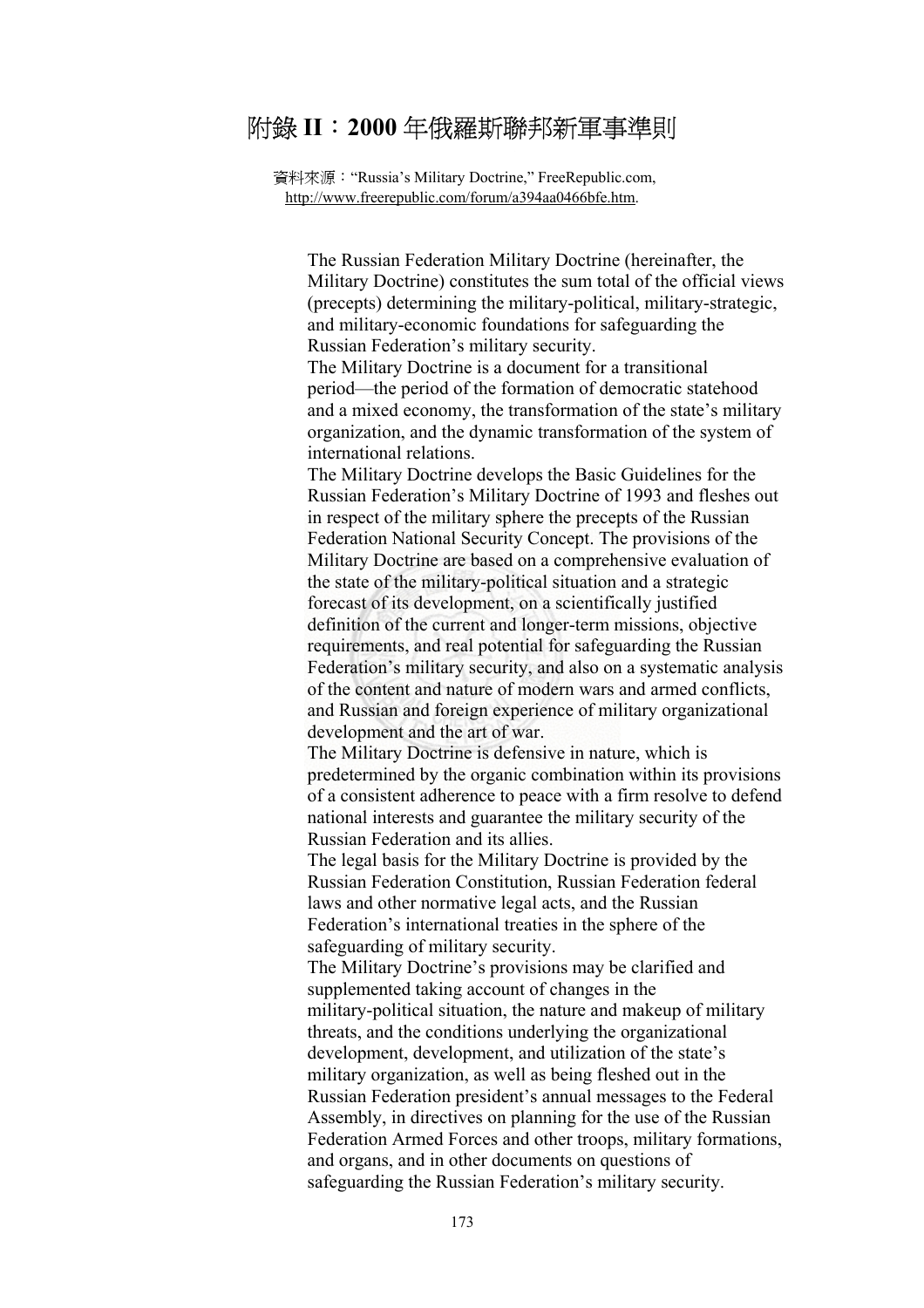Implementation of the Military Doctrine is achieved through the centralization of state and military command and control and the implementation of a range of political, diplomatic, economic, social, information, legal, military, and other measures aimed at safeguarding the military security of the Russian Federation and its allies.

# **I. Military-Political Principles**

# **Military-Political Situation**

1. The state of and prospects for the development of the present-day military-political situation are determined by the qualitative improvement in the means, forms, and methods of military conflict, by the increase in its reach [*prostranstvenny razmakh*] and the severity of its consequences, and by its spread to new spheres. The possibility of achieving military-political goals through indirect, non-close-quarter operations predetermines the particular danger of modern wars and armed conflicts for peoples and states and for preserving international stability and peace, and makes it vitally necessary to take exhaustive measures to prevent them and to achieve a peaceful settlement of differences at early stages of their emergence and development.

2. The military-political situation is determined by the following main factors:

• a decline in the threat of the unleashing of a large-scale war, including a nuclear war;

• the shaping and strengthening of regional power centers; the strengthening of national, ethnic, and religious extremism; the rise in separatism;

• the spread of local wars and armed conflicts; an increase in the regional arms race;

• the spread of nuclear and other types of weapons of mass destruction and delivery systems; the exacerbation of information confrontation.

3. A destabilizing impact on the military-political situation is exerted by:

• attempts to weaken (ignore) the existing mechanism for safeguarding international security (primarily the United Nations and the Organization for Security and Cooperation in Europe [OSCE]):

• the utilization of military-force actions as a means of "humanitarian intervention" without the sanction of the UN Security Council, in circumvention of the generally accepted principles and norms of international law;

• the violation by certain states of international treaties and agreements in the sphere of arms limitation and disarmament;

• the utilization by entities in international relations of information and other (including nontraditional) means and technologies for aggressive (expansionist) purposes;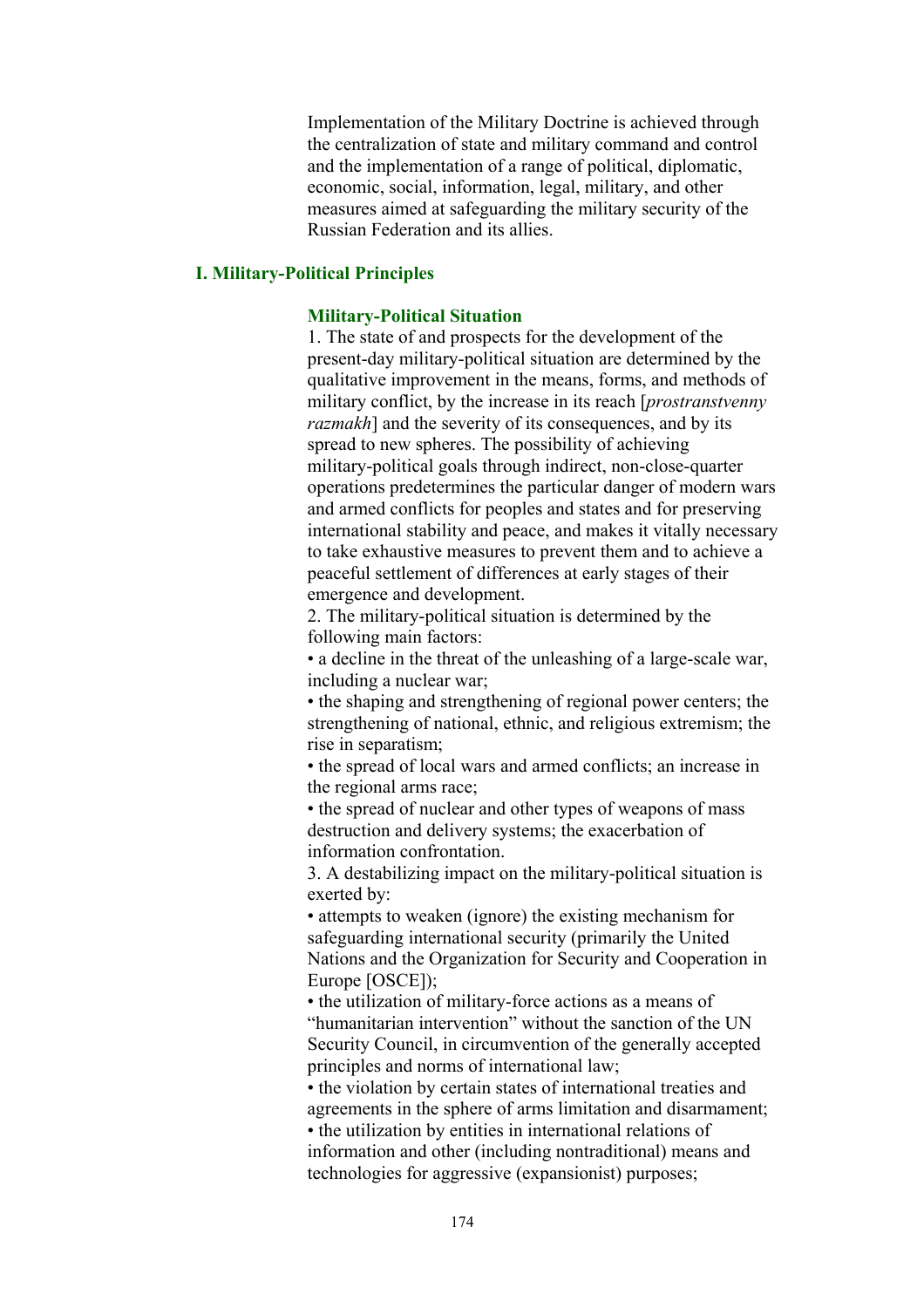• the activities of extremist nationalist, religious, separatist, and terrorist movements, organizations, and structures;

• the expansion of the scale of organized crime, terrorism, and weapons and drug trafficking, and the multinational nature of these activities.

## **The Main Threats to Military Security**

4. Under present-day conditions the threat of direct military aggression in traditional forms against the Russian Federation and its allies has declined thanks to positive changes in the international situation, the implementation of an active peace-loving foreign-policy course by our country, and the maintenance of Russia's military potential—primarily its nuclear deterrent potential—at an adequate level.

At the same time, external and internal threats to the military security of the Russian Federation and its allies persist and in certain areas are increasing.

5. The main external threats are:

• territorial claims against the Russian Federation; interference in the Russian Federation's internal affairs;

• attempts to ignore (infringe) the Russian Federation's interests in resolving international security problems, and to oppose its strengthening as one influential center in a multipolar world;

• the existence of seats of armed conflict, primarily close to the Russian Federation's state border and the borders of its allies;

• the creation (buildup) of groups of troops (forces) leading to the violation of the existing balance of forces, close to the Russian Federation's state border and the borders of its allies or on the seas adjoining their territories;

• the expansion of military blocs and alliances to the detriment of the Russian Federation's military security;

• the introduction of foreign troops in violation of the UN Charter on the territory of friendly states adjoining the Russian Federation;

• the creation, equipping, and training on other states' territories of armed formations and groups with a view to transferring them for operations on the territory of the Russian Federation and its allies;

• attacks (armed provocations) on Russian Federation military installations located on the territory of foreign states, as well as on installations and facilities on the Russian Federation's state border, the borders of its allies, or the high seas;

• actions aimed at undermining global and regional stability, not least by hampering the work of Russian systems of state and military rule, or at disrupting the functioning of strategic nuclear forces, missile-attack early warning, antimissile defense, and space monitoring systems and systems for ensuring their combat stability, nuclear munition storage facilities, nuclear power generation, the nuclear and chemical industries, and other potentially dangerous installations;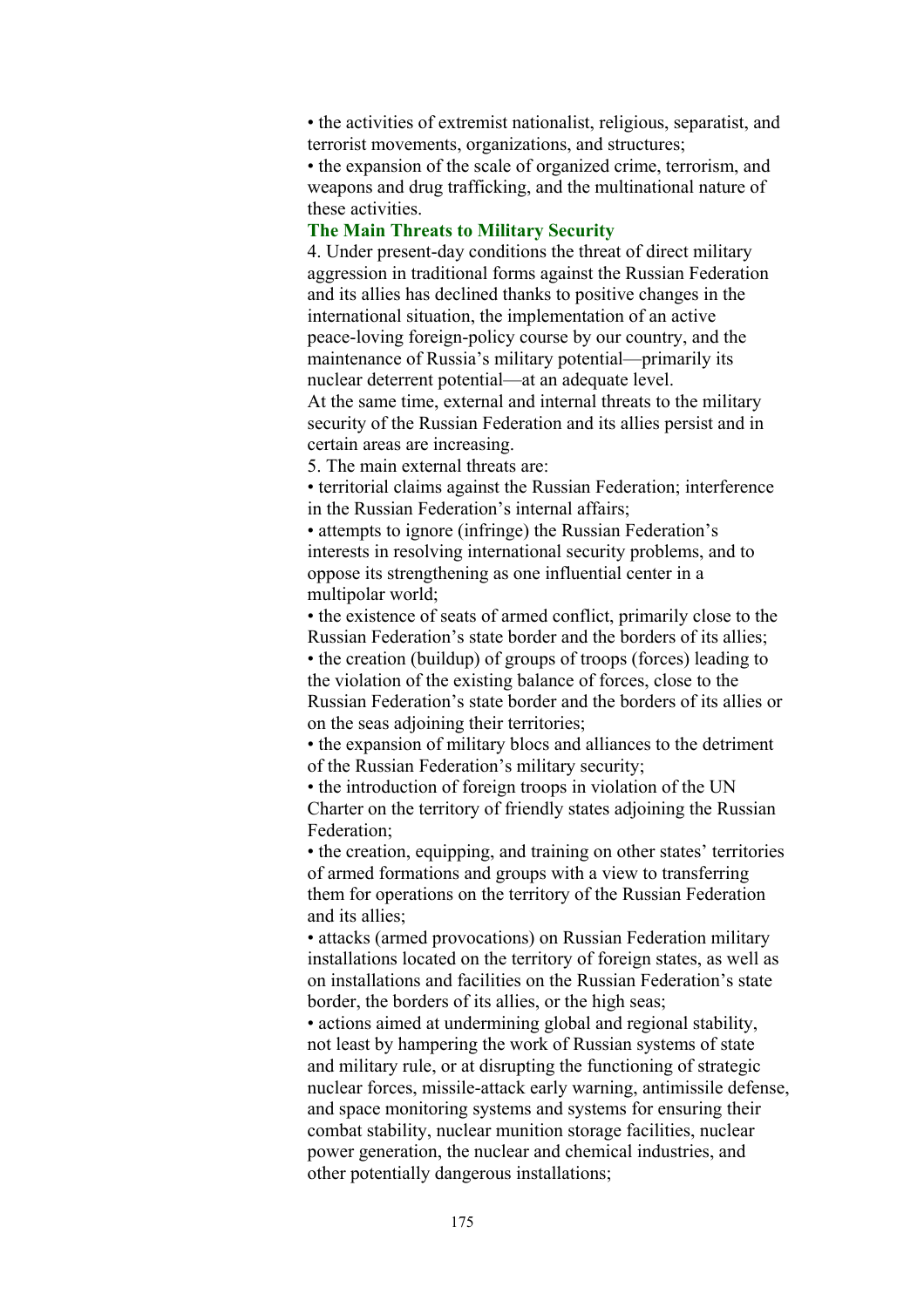• hostile information (information-technical, informa-tion-psychological) operations that damage the military security of the Russian Federation and its allies;

• discrimination and the suppression of the rights, freedoms, and legitimate interests of the citizens of the Russian Federation in foreign states;

• international terrorism.

6. The main internal threats are:

• an attempted violent overthrow of the constitutional order;

• illegal activities by extremist nationalist, religious, separatist, and terrorist movements, organizations, and structures aimed at violating the unity and territorial integrity of the Russian Federation and destabilizing the domestic political situation in the country;

• the planning, preparation, and implementation of operations aimed at disrupting the functioning of federal organs of state power and attacking state, economic, or military facilities, or facilities related to vital services or the information infrastructure;

• the creation, equipping, training, and functioning of illegal armed formations;

• the illegal dissemination (circulation) on Russian Federation territory of weapons, ammunition, explosives, and other means which could be used to carry out sabotage, acts of terrorism, or other illegal operations;

• organized crime, terrorism, smuggling, and other illegal activities on a scale threatening the Russian Federation's military security.

# **Safeguarding Military Security**

7. Safeguarding the Russian Federation's military security is the most important area of the state's activity.

The main goals of safeguarding military security are to prevent, localize, and neutralize military threats to the Russian **Federation** 

The Russian Federation views the safeguarding of its military security within the context of building a democratic rule-of-law state, implementing socioeconomic reform, asserting the principles of equal partnership, mutually advantageous cooperation, and good-neighborliness in international relations, consistently shaping an overall and comprehensive international security system, and preserving and strengthening universal peace.

The Russian Federation:

• proceeds on the basis of the abiding importance of the fundamental principles and norms of international law, which are organically intertwined and supplement each other;

• maintains the status of nuclear power to deter (prevent) aggression against it and (or) its allies;

• implements a joint defense policy together with the Republic of Belarus, coordinates with it activities in the sphere of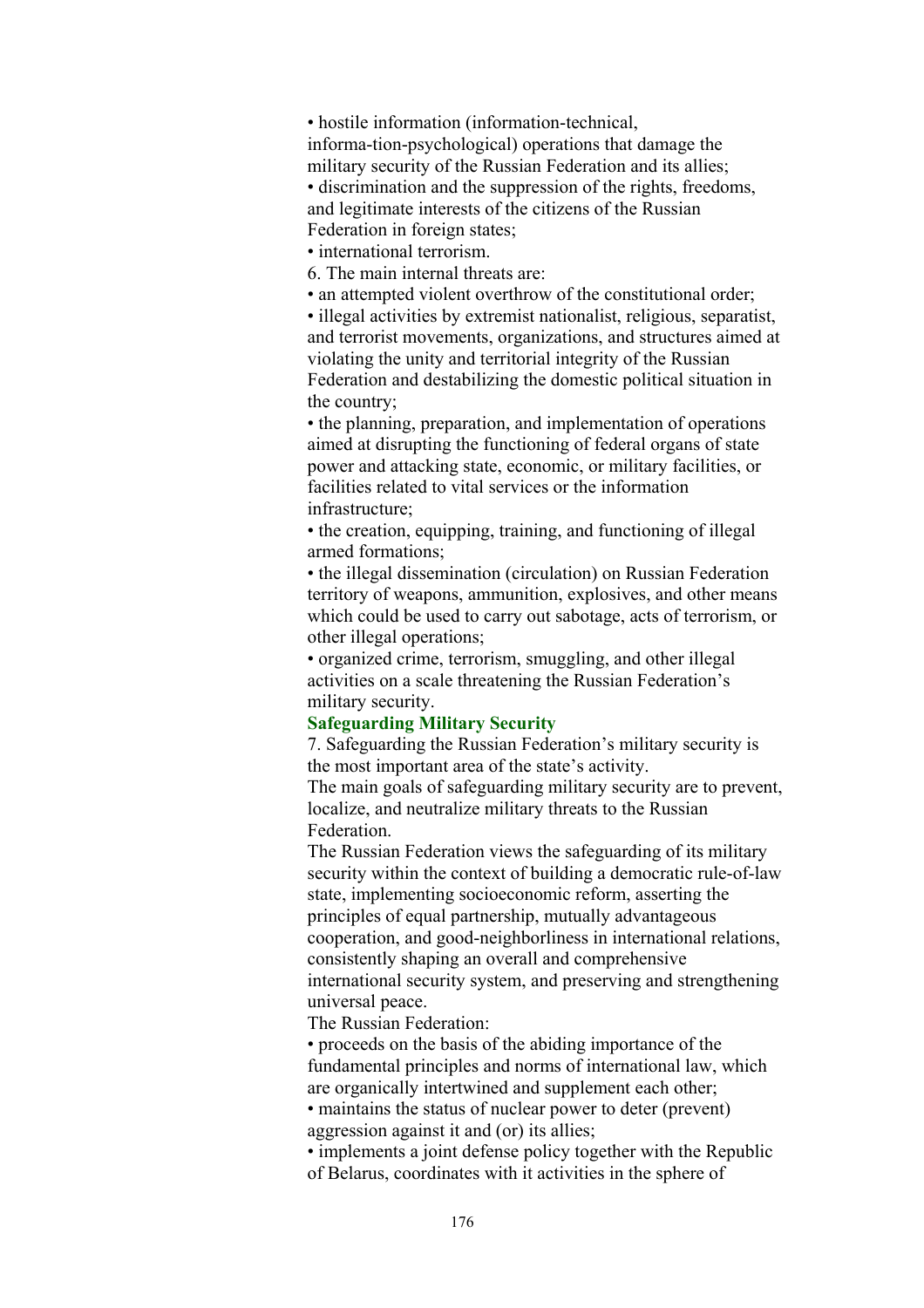military organizational development, the development of the armed forces of the Union State's member states, and the utilization of military infrastructure, and takes other measures to maintain the Union State's defense capability; • attaches priority importance to strengthening the collective security system within the CIS framework on the basis of developing and strengthening the Collective Security Treaty; • views as partners all states whose policies do not damage its national interests and security and do not contravene the UN Charter;

• gives preference to political, diplomatic, and other nonmilitary means of preventing, localizing, and neutralizing military threats at regional and global levels; • strictly observes the Russian Federation's international treaties in the sphere of arms limitation, reduction, and elimination, and promotes their implementation and the safeguarding of the arrangements they define;

• punctiliously implements the Russian Federation's international treaties as regards strategic offensive arms and antimissile defense, and is ready for further reductions in its nuclear weapons, on a bilateral basis with the United States as well as on a multilateral basis with other nuclear states, to minimal levels meeting the requirements of strategic stability; • advocates making universal the regime covering the nonproliferation of nuclear weapons and their delivery systems, resolutely enhancing the effectiveness of that regime through a combination of prohibitive, monitoring, and technological measures, and ending and comprehensively banning nuclear testing;

• promotes the expansion of confidence-building measures between states in the military sphere, including reciprocal exchanges of information of a military nature and the coordination of military doctrines, plans, military organizational development measures, and military activity. 8. The Russian Federation's military security is safeguarded by the sum total of the forces, means, and resources at its disposal. Under present-day conditions the Russian Federation proceeds on the basis of the need to have a nuclear potential capable of guaranteeing a set level of damage to any aggressor (state or coalition of states) under any circumstances.

The nuclear weapons with which the Russian Federation Armed Forces are equipped are seen by the Russian Federation as a factor in deterring aggression, safeguarding the military security of the Russian Federation and its allies, and maintaining international stability and peace.

The Russian Federation reserves the right to use nuclear weapons in response to the use of nuclear and other types of weapons of mass destruction against it and (or) its allies, as well as in response to large-scale aggression utilizing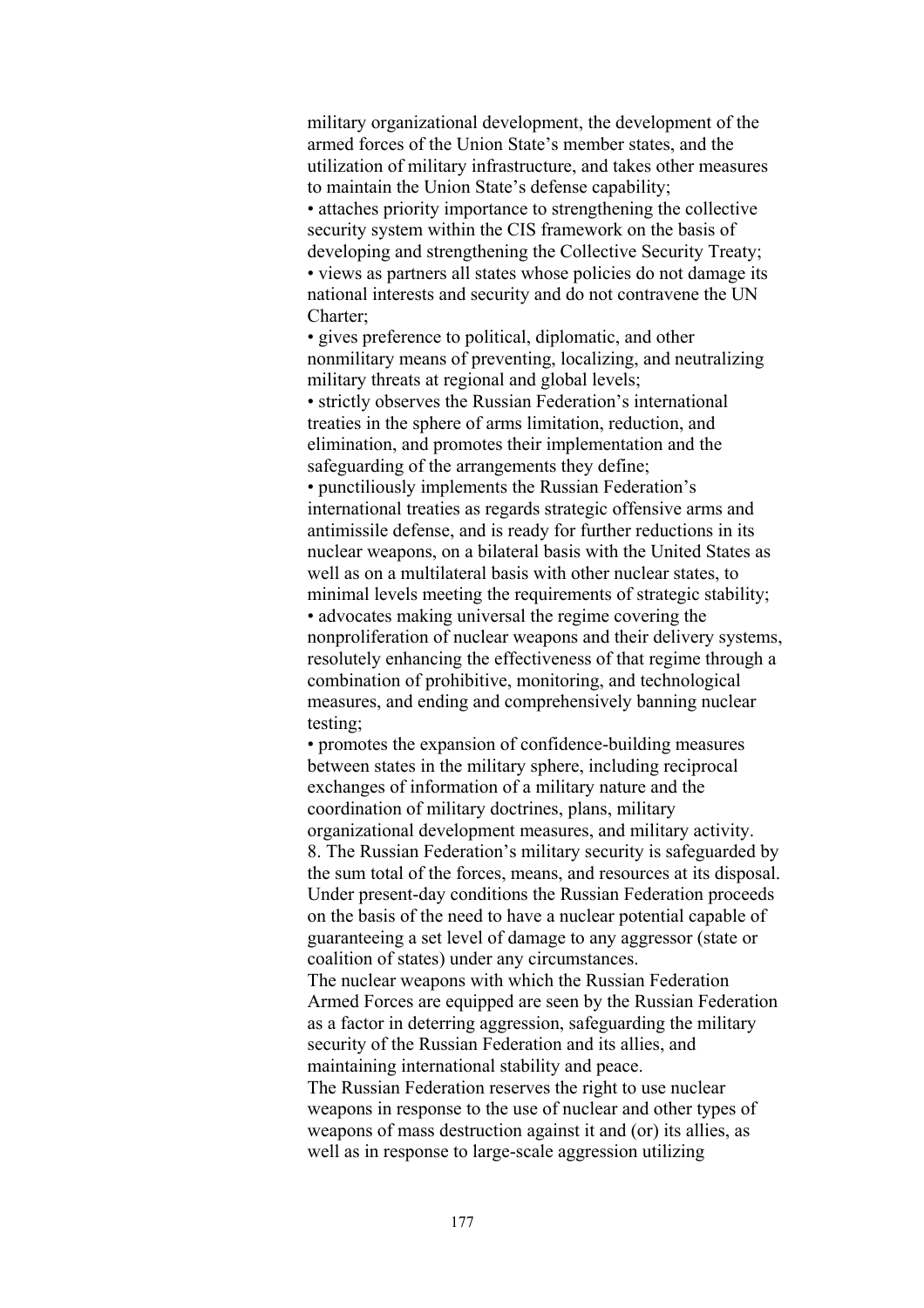conventional weapons in situations critical to the national security of the Russian Federation.

The Russian Federation will not use nuclear weapons against states party to the Nonproliferation Treaty that do not possess nuclear weapons except in the event of an attack on the Russian Federation, the Russian Federation Armed Forces or other troops, its allies, or a state to which it has security commitments that is carried out or supported by a state without nuclear weapons jointly or in the context of allied commitments with a state with nuclear weapons.

The main principles for safeguarding military security are: • the combination of firm centralized leadership of the state's military organization with civilian control over its activities;

• effective forecasting, the timely identification and

classification of military threats, and appropriate responses to them;

• sufficient forces, means, and resources to safeguard military security, and their rational utilization;

• the correspondence of the level of readiness, training, and provision of the state's military organization to the requirements of military security;

• the refusal to damage international security and the national security of other countries.

10. [number as published; no number 9] Main content of safeguarding military security:

a) in peacetime:

• formation and implementation of a single state policy

in the sphere of safeguarding military security;

 • maintenance of domestic political stability and protection of the constitutional system, integrity, and inviolability of the territory of the Russian Federation;

 • development and strengthening of friendly (allied) rela tions with neighboring and other states;

 • creation and improvement of the system of defense of the Russian Federation and its allies;

• all-around support for and qualitative improvement of the Russian Federation Armed Forces and other troops, mili tary formations, and organs (hereinafter the Russian Fed eration Armed Forces and other troops) and maintenance of their readiness for coordinated actions to avert, local ize, and neutralize external and internal threats;

 • preparation of a system of measures to transfer the Rus sian Federation Armed Forces and other troops to a war time footing (including their mobilization deployment);

• improvement of the economic, technological, and defense industry base; enhancement of the mobilization readiness of the economy; creation of conditions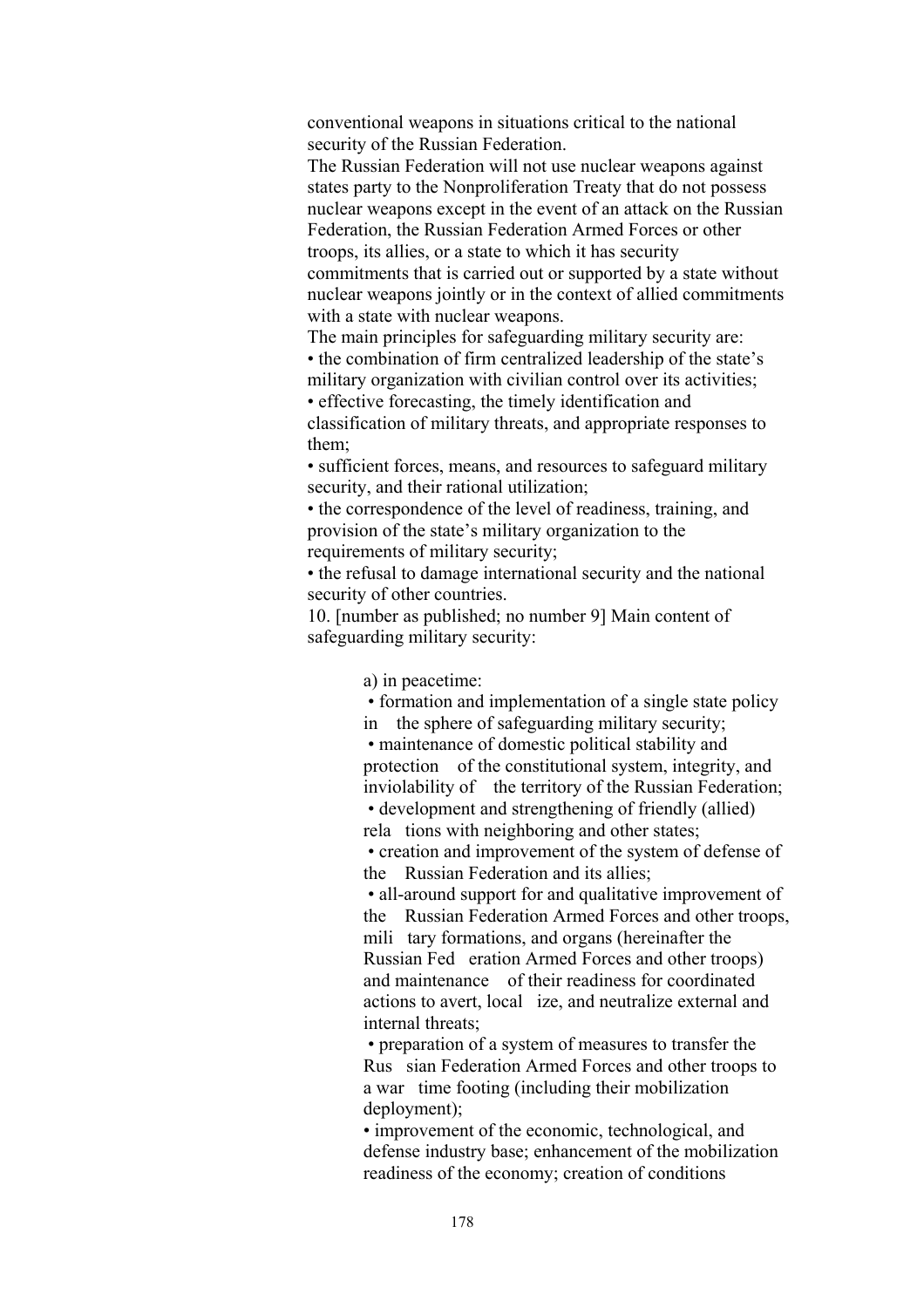ensuring the timely switching of industrial enterprises stipulated in the plan to the production of military output; organization of the preparation of the organs of state power, enterprises, institutions: and organizations, and the country's population for performing missions in safeguarding military security and conducting territorial and civil defense;

• protection of the Russian Federation's facilities and installations on the high seas, in space, and on the territory of foreign states; protection of shipping, fishing, and other types of activities in the adjacent maritime zone and in distant regions of the ocean;

• protection and defense of the state border of the Russian Federation within the limits of border territory, airspace, and the underwater environment and of the exclusive economic zone and continental shelf of the Russian Federation and their natural resources;

• support (where necessary) for political acts of the Russian Federation by means of the implementation of corresponding measures of a military nature and [by means of] a naval presence;

• preparation for territorial and civil defense;

• development of the necessary military infrastructure;

• safeguarding the security of Russian Federation

citizens and protecting them from military threats;

• development of a conscious attitude among the population toward safeguarding the country's military security;

• monitoring of the mutual fulfillment of treaties in the sphere of arms limitation, reduction, and elimination and the strengthening of confidence-building measures; • ensuring readiness to participate (participating) in peacekeeping activities;

b) in a period of threat and on the commencement of a war (armed conflict):

• the timely declaration of a state of war; imposition of martial law or a state of emergency in the country or in particular localities within it; full or partial strategic deployment of the Russian Federation Armed Forces and other troops, or units thereof; bringing them into readiness to perform their missions;

• coordination, in line with federal legislation, of the activities of the federal organs of state power, the organs of state power of Russian Federation components, local self-government organs, public organizations, and citizens in the interests of repulsing aggression;

• organization and coordinated implementation of armed, political, diplomatic, information, economic, and other forms of struggle;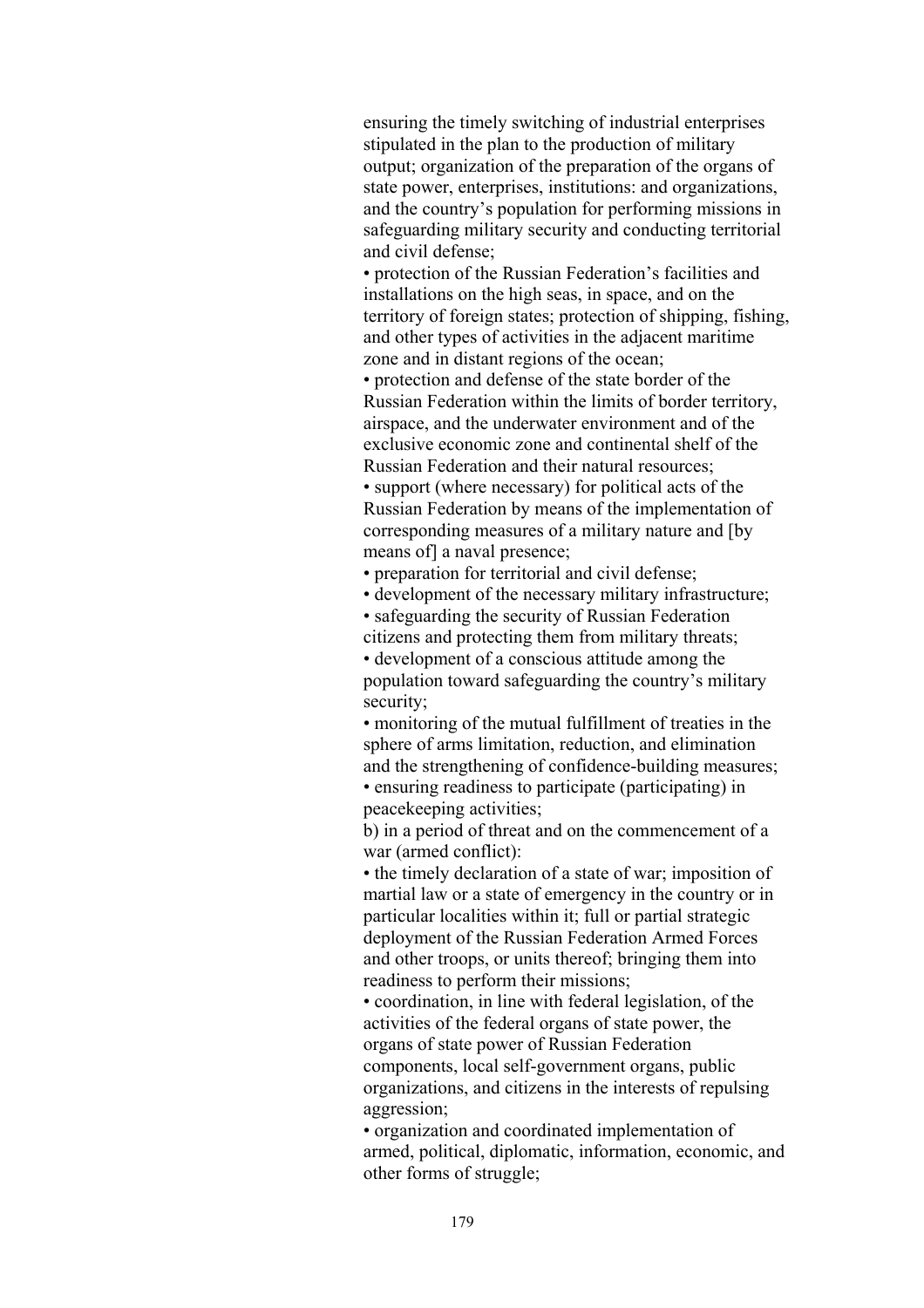• adoption and implementation of decisions on the preparation for and pursuit of military operations; • the switching of the country's economy and of individual sectors of it, enterprises and organizations, transportation, and communications onto a footing of work in the conditions of a state of war;

• organization and implementation of territorial and civil defense measures;

• provision of aid to allies of the Russian Federation; enlistment and realization of their potential for achieving joint objectives in a war (armed conflict);

• prevention of the enlistment of other states in the war (armed conflict) on the side of the aggressor;

• utilization of the potential of the United Nations and other international organizations to prevent aggression, force the aggressor to end the war (armed conflict) at an early stage, and restore international security and peace.

## **The State's Military Organization**

11. The objectives of safeguarding the military security of the Russian Federation are served by the state's military organization.

12. The state's military organization includes the Russian Federation Armed Forces, which constitute its nucleus and the basis of safeguarding military security; other troops, military formations, and organs designed for the performance of military security missions by military methods; and their command and control organs.

The state's military organization also includes that part of the country's industrial and scientific complexes that is intended for performing missions relating to military security.

13. The main aim of the development of the state's military organization is to ensure guaranteed protection of the national interests and military security of the Russian Federation and its allies.

14. Basic principles of development of the state's military organization:

• appropriate consideration of conclusions drawn from the analysis of the state of and prospects for the development of the military-political situation;

• centralization of leadership;

• sole command [*yedinonachaliye*] on a legal basis;

• attainable correspondence, within the limits of the country's economic potential, between, on the one hand, the level of combat and mobilization training, the preparedness of organs of military command and control and of the troops (forces), their structures, fighting strength and strength of the reserve, and reserves of material means and resources, and, on the other hand, the missions of safeguarding military security;

• unity of training and education;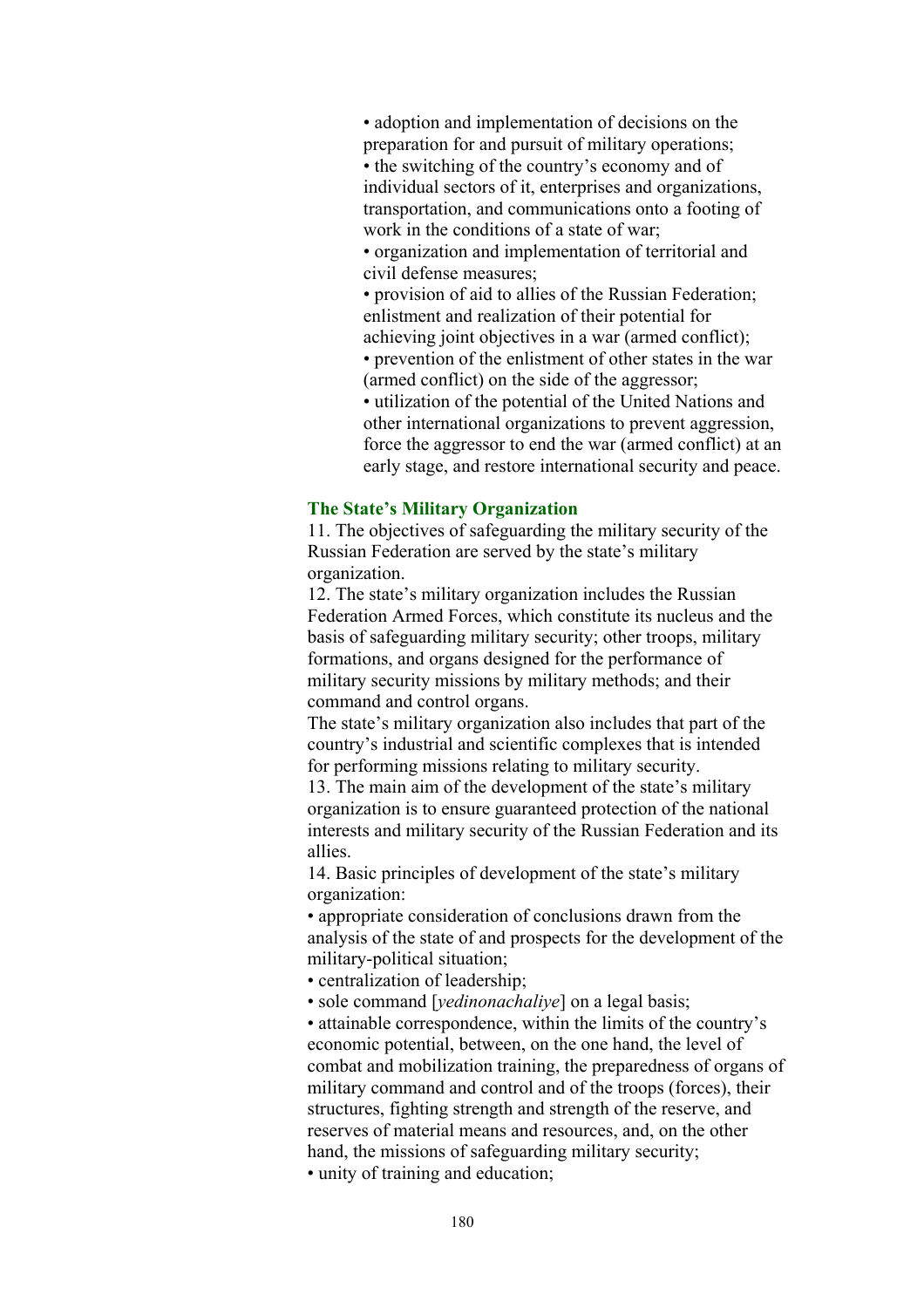• implementation of servicemen's rights and freedoms and safeguarding of their social protection and appropriate social status and living standard.

The development of all components of the state's military organization takes place in accordance with normative labor acts governing their activity and on the basis of agreed and coordinated programs and plans.

15. Main priorities of development of the state's military organization:

• creation of an integrated system of command and control of the state's military organization and the ensuring of its effective functioning;

• development and improvement of the troops (forces) ensuring strategic deterrence (including nuclear deterrence);

• creation and maintenance in necessary readiness of structures for preparing mobilization resources and for ensuring the mobilization deployment of the Russian Federation Armed Forces and other troops;

• manning, equipping, all-around support, and preparation of combined units and troop units for a state of permanent combat readiness of general-purpose forces for performing missions of deterrence and the conduct of combat operations in local wars and armed conflicts.

16. Basic principles of development of the state's military organization:

• bringing the structure, composition, and strength of components of the state's military organization into line with the missions of safeguarding military security taking into account the country's economic potential;

• increasing the qualitative level, effectiveness, and security of functioning of the technological basis of the system of state and military command and control;

• improving military-economic support for the state's military organization on the basis of the concentration and rational utilization of financial and material resources;

• improving strategic planning on the principle of unity of use of the Russian Federation Armed Forces and other troops;

• increasing the effectiveness of functioning of systems of personnel training, military education, operational and combat training, education of servicemen, all types of support, and military science;

• improving the system of manning (on the basis of the contract and draft principle, with a gradual increase—as the necessary socioeconomic conditions are created—in the proportion of servicemen carrying out military service under contract, first and foremost in the posts of junior commanding officers and specialists in the leading combat specialties);

• increasing the effectiveness of the system of operation and maintenance of arms and military equipment;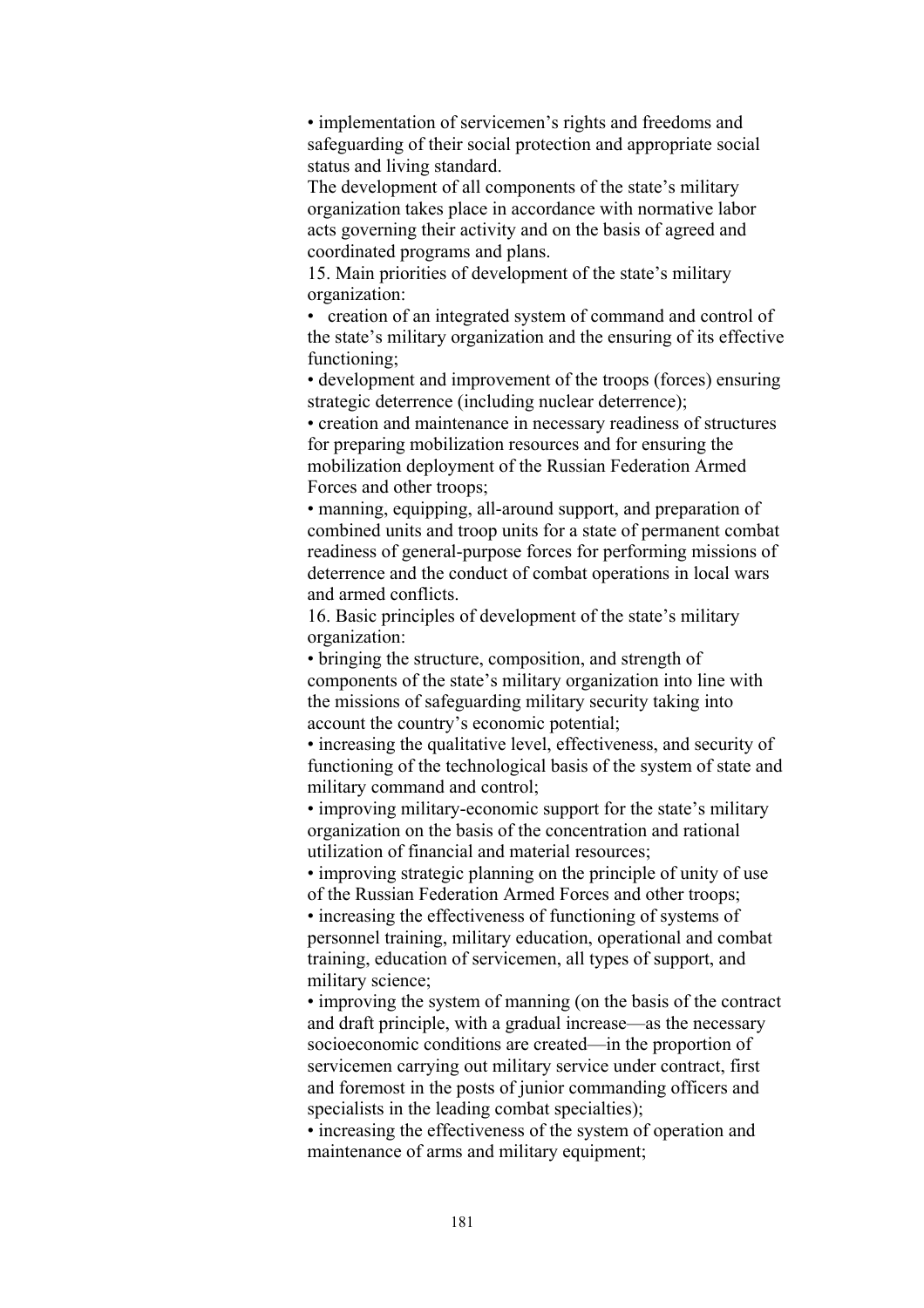• improving special information support for the Russian Federation Armed Forces and other troops and their command and control organs;

• strengthening the rule of law, order, and military discipline;

• implementing state policy in strengthening the prestige of military service and preparing Russian Federation citizens for it;

• developing international military (military-political) and military-technical cooperation;

• improving the normative legal base for the organizational development and the development and utilization of the state's military organization and its system of relations with society. 17. An integral part and a priority task of the present stage of military organizational development is the implementation of comprehensive military reform determined by the radical changes in the military-political situation and the missions and conditions of safeguarding the military security of the Russian Federation.

Within the framework of military reform, an interconnected, coordinated reform of all components of the state's military organization takes place.

# **Leadership of the State's Military Organization**

18. Leadership of the organizational development, preparation, and utilization of the state's military organization and of safeguarding the military security of the Russian Federation is exercised by the president of the Russian Federation, who is supreme commander in chief of the Russian Federation Armed Forces.

19. The Russian Federation Government organizes the equipping of the Russian Federation Armed Forces and other troops with arms and military and special equipment and their furnishing with material means, resources, and services; exercises overall leadership of the operational equipping of the territory of the Russian Federation in the interests of defense; and carries out other functions established by federal legislation to ensure military security.

20. The federal organs of state power, organs of state power of the Russian Federation components, and local self-government organs exercise the powers vested in them by federal legislation in safeguarding military security.

Enterprises, institutions, organizations, public associations, and citizens of the Russian Federation participate in safeguarding military security according to the procedure laid down by federal legislation.

21. Command and control of the Russian Federation Armed Forces and other troops is exercised by the leaders of the corresponding federal organs of executive power.

22. The Russian Federation Defense Ministry coordinates the activity of federal organs of executive power and organs of executive power of the Russian Federation components on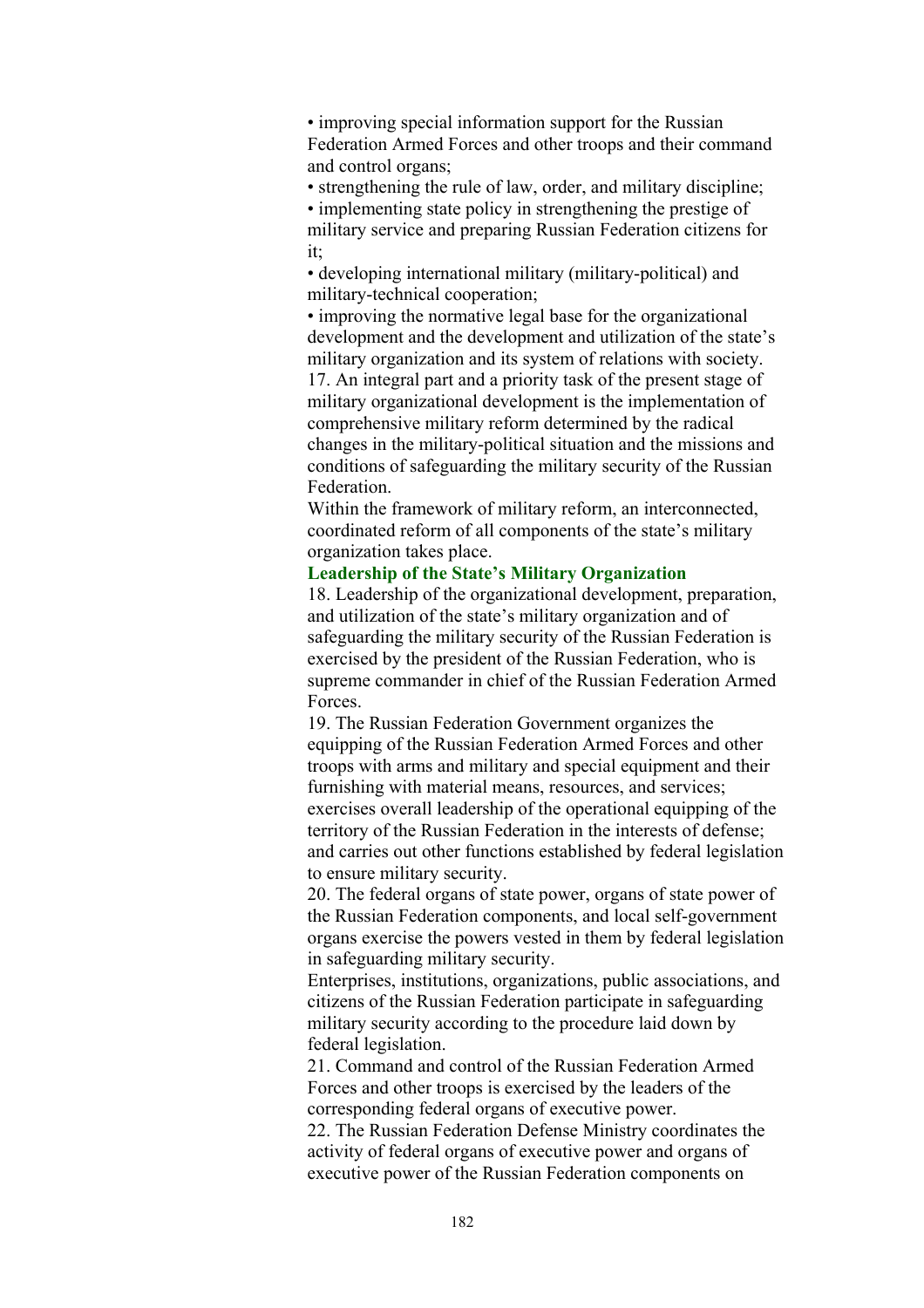questions of defense, the formulation of concepts for the organizational development and the development of other troops, and orders for arms and military equipment for them, and formulates—with the participation of the corresponding federal organs of executive power—the concept of development of arms and military and special equipment and the federal state armaments program and proposals on the state defense order.

The Russian Federation Armed Forces General Staff is the main organ of operational command and control of the Russian Federation Armed Forces, coordinating the activity and organizing the collaboration of the Russian Federation Armed Forces and other troops in performing missions in the defense sphere.

The directorates of the commanders in chief (commanders) of branches (arms) of the Russian Federation Armed Forces (troops) carry out the formulation and implementation of plans for the organizational development and utilization of branches (arms) of the Russian Federation Armed Forces (troops) and their operational and mobilization training, technical equipment, and personnel training, and carry out command and control of the troops (forces) and their day-to-day activities and the development of the basing system and infrastructure. The directorates of military districts (operational-strategic commands) carry out command and control of inter-branch groups of general-purpose troops (forces) and the planning and organization of measures relating to joint training with other troops, military formations, and organs for safeguarding military security within the established limits of responsibility taking into account their missions and the integrated system of military-administrative division of the territory of the Russian Federation.

23. In order to carry out command and control of coalition groupings of troops (forces) the corresponding joint organs of military command and control are set up by a coordinated decision of the organs of state power of the countries participating in the coalition.

24. With a view to centralized leadership in safeguarding the military security of the Russian Federation, integrated strategic and operational planning takes place in relation to the utilization of the Russian Federation Armed Forces and other troops in the interests of defense, as well as program-targeted planning of military organizational development envisaging the formulation of long-term (10-15 years), medium-term (4-5 years) and short-term (1-2 years) documents.

25. Organization of the leadership of safeguarding the military security of the Russian Federation in a period of threat and the creation and functioning of the corresponding organs of state power and organs of military command and control are regulated by corresponding legislative and other normative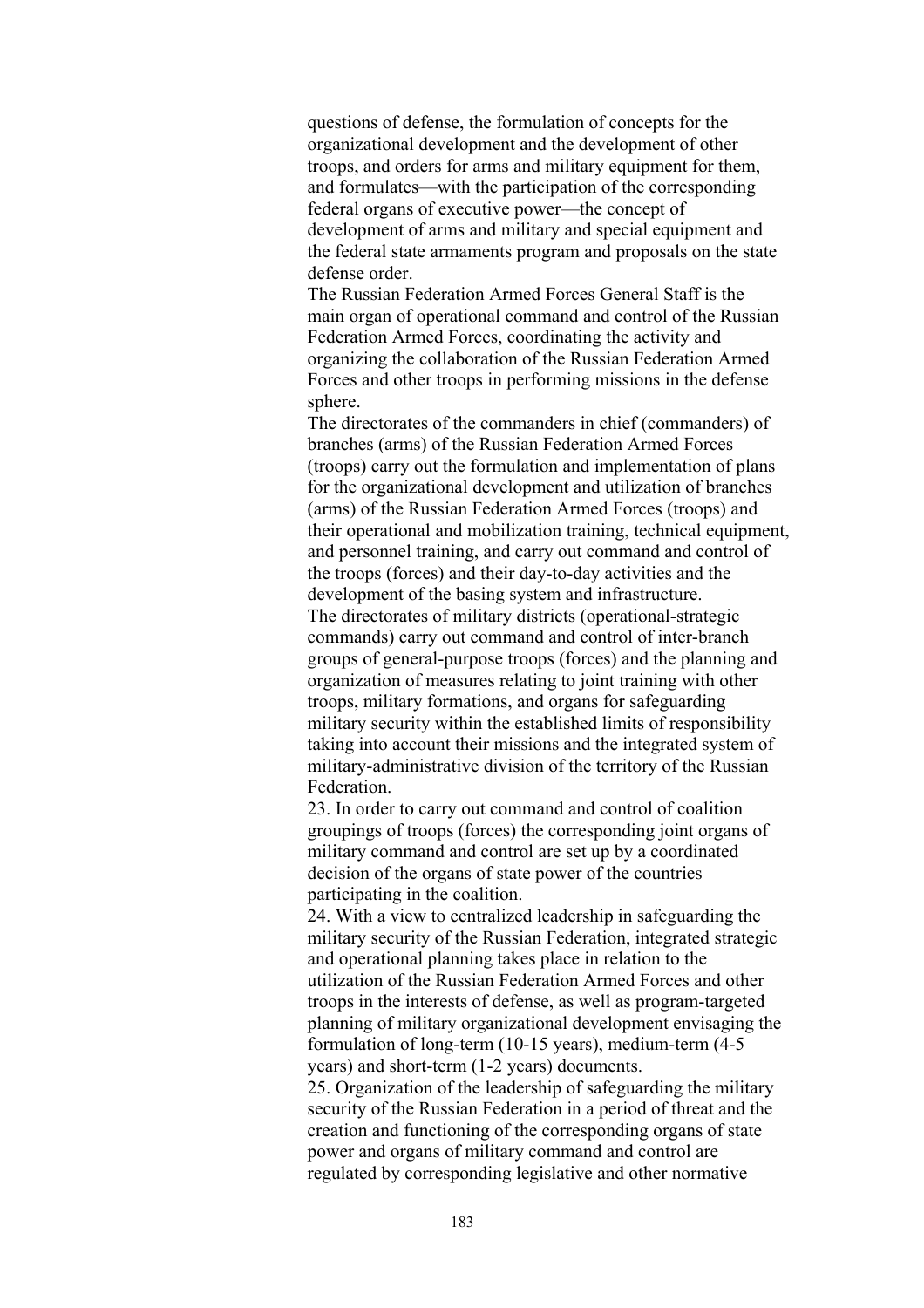legal acts of the Russian Federation.

#### **II. Military-Strategic Principles**

#### **Nature of Wars and Armed Conflicts**

1. The Russian Federation maintains a readiness to wage war and take part in armed conflicts exclusively with a view to preventing and repulsing aggression, protecting the integrity and inviolability of its territory, and safeguarding the Russian Federation's military security as well as that of its allies in accordance with international treaties.

2. The nature of modern wars (armed conflicts) is determined by their military-political goals, the means of achieving those goals, and the scale of the military operations.

In accordance with this a modern war (armed conflict) may be:

• in terms of military-political goals—just (not contravening the UN Charter and the fundamental norms and principles of international law, and waged as self-defense by the party subject to aggression); unjust (contravening the UN Charter and the fundamental norms and principles of international law, falling within the definition of aggression, and waged by the party undertaking the armed attack);

• in terms of means utilized—using nuclear and other types of weapons of mass destruction; using only conventional weapons;

• in terms of scale—local, regional, or large-scale.

3. The main general features of modern war are:

• its impact on all spheres of human activity;

• its coalition nature;

• the extensive use of indirect, non-close-quarter, and other (including nontraditional) forms and means of operation, and long-range effective engagement and electronic engagement [*dalnego ognevogo i elektronnogo porazheniya*];

• a desire on the part of the sides to disrupt the system of state and military command and control;

• the use of highly efficient state-of-the-art systems of arms and military hardware (including those based on new physical principles);

• highly maneuverable operations by troops (forces) in disparate areas with the extensive utilization of air-mobile forces, airborne troops and special-purpose forces;

• attacks against troops (forces), rear-service and economic facilities, and means of communication [*kommunkatsii*] throughout the territory of each of the warring parties;

• the implementation of air campaigns and operations; the catastrophic consequences of hitting (destroying) power-generation enterprises (above all nuclear), chemical and other dangerous production facilities, infrastructure, means of communication [*kommunikatsii*], and vital installations;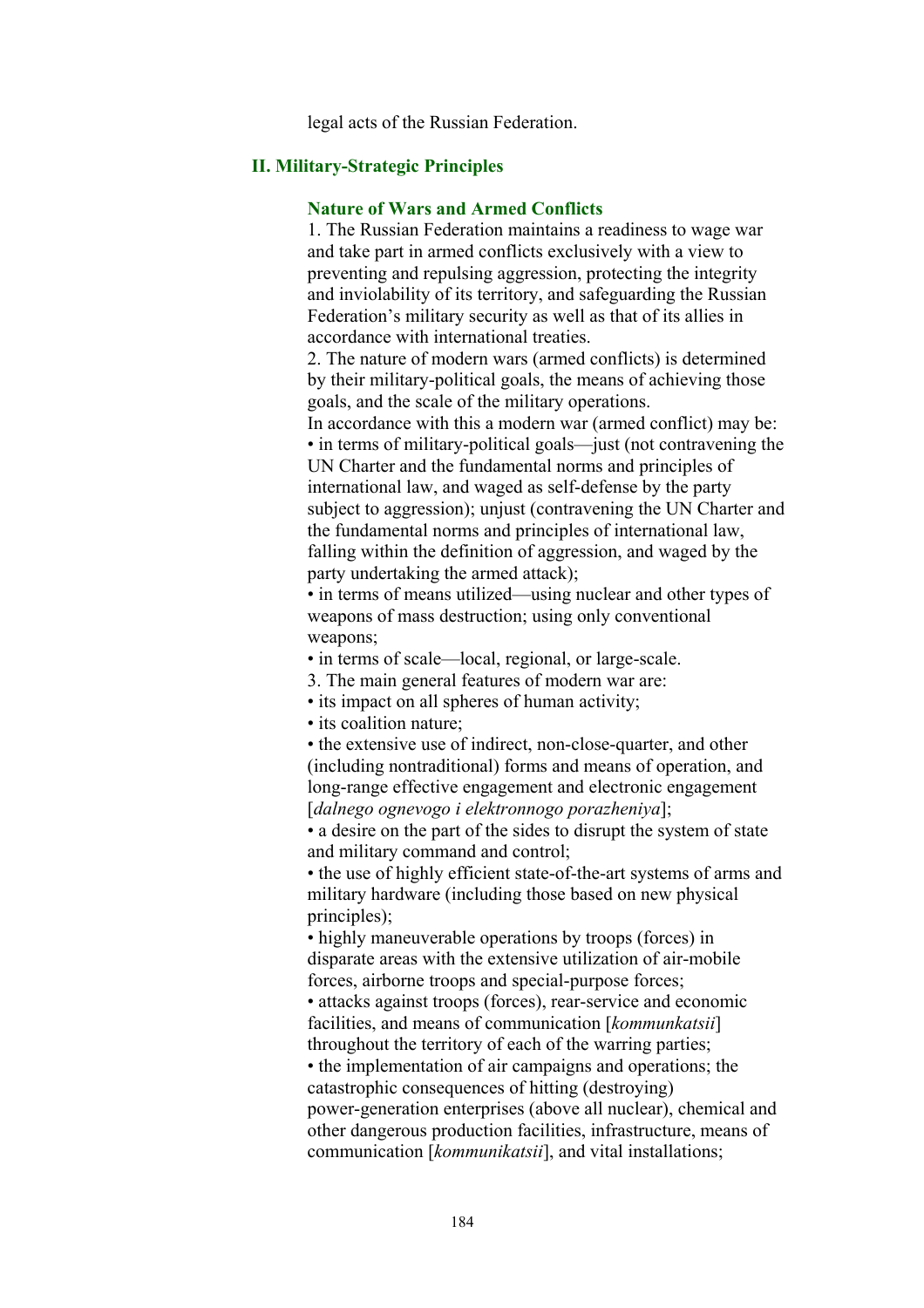• a high likelihood of new states being drawn into the war, the escalation of warfare, and the expansion of the scale and range of the means employed, including weapons of mass destruction;

• the participation in the war of irregular armed formations alongside regular units.

4. Armed conflict can arise in the form of an armed incident, an armed action, and other armed clashes on a limited scale and be the consequence of an attempt to resolve national, ethnic, religious, or other differences with the help of the means of military conflict.

Border conflict is a special form of armed conflict.

Armed conflict can be international in nature (involving two or several states) or international [as published] and internal in nature (with armed confrontation being conducted within the territory of a single state).

5. Armed conflict is characterized by:

• a high degree of involvement and vulnerability of the local population;

• the use of irregular armed formations;

• the extensive utilization of sabotage and terrorist methods;

• the complex moral and psychological atmosphere in which the troops operate;

• the enforced diversion of considerable forces and assets to safeguard the security of transportation routes or areas and locations where troops (forces) are sited;

• the threat that it may be transformed into a local ([in the case of an] international armed conflict) or civil ([in the case of an] internal armed conflict) war.

6. Unified (multidepartmental) groups of troops (forces) and command and control units may be set up to perform missions in an internal armed conflict.

7. A local war may be waged by groups of troops (forces) deployed in a conflict zone, being reinforced if necessary by transfers of troops, forces, and assets from other areas and the implementation of the partial strategic deployment of armed **forces** 

In a local war the sides will operate within the borders of the warring states and pursue limited military-political goals. 8. A regional war may result from the escalation of a local war

or armed conflict and be waged with the involvement of two or several states (groups of states) in a single region, by national or coalition armed forces utilizing both conventional and nuclear weapons.

In a regional war the sides will pursue important military-political goals.

9. A large-scale war may result from an escalation of an armed conflict, local or regional war, or from the involvement in them of a significant number of states from different parts of the world.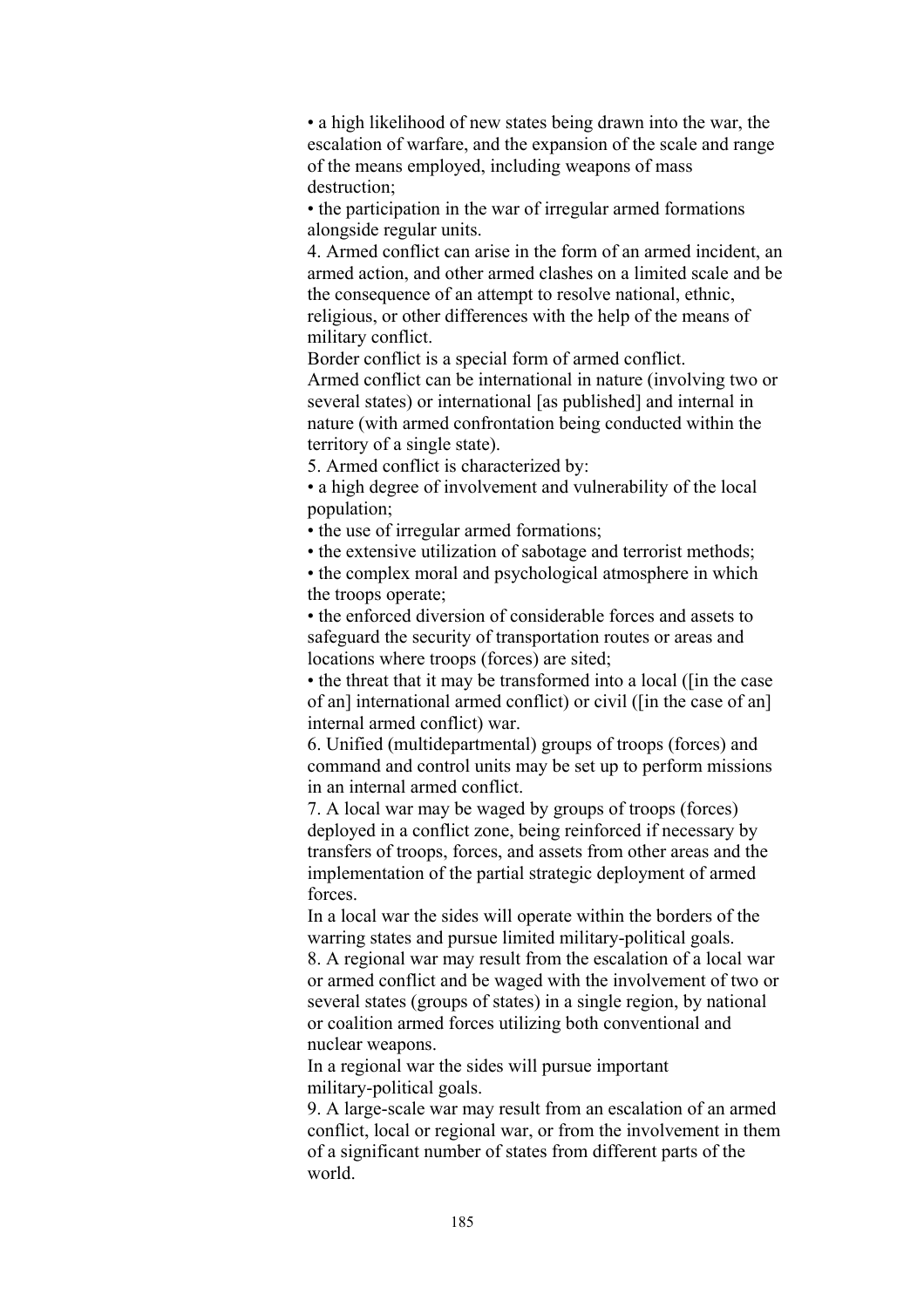A large-scale war utilizing only conventional weapons will be characterized by a high likelihood of escalating into a nuclear war with catastrophic consequences for civilization and the foundations of human life and existence.

In a large-scale war the sides will set radical military-political goals. It requires the total mobilization of all the material and spiritual resources of the states involved.

10. A large-scale (regional) war may be preceded by a period of threat.

11. A large-scale (regional) war may have an initial period, the main component of which is an intense armed struggle to gain the strategic initiative, preserve stable state and military command and control, achieve supremacy in the information sphere, and win (maintain) air superiority.

In the event of a prolonged large-scale (regional) war its goals will be achieved in the subsequent and final periods.

12. The Russian Federation consistently and firmly strives for the creation of an effective system of political, legal,

organizational, technical, and other international guarantees to prevent armed conflicts and wars.

# **Principles Governing the Use of the Russian Federation Armed Forces and Other Troops**

13. The Russian Federation considers it lawful to utilize the Russian Federation Armed Forces and other troops to repulse aggression directed against it.

The Russian Federation Armed Forces and other troops can also be used for protection against unconstitutional actions or illegal armed violence threatening the integrity and inviolability of Russian Federation territory, to perform missions in accordance with the Russian Federation's international treaties, and to perform other missions in accordance with federal legislation.

14. The goals of the use of the Russian Federation Armed Forces and other troops are:

• in a large-scale (regional) war in the event that it is unleashed by a state (group or coalition of states)—to protect the independence, sovereignty, and territorial integrity of the Russian Federation and its allies, to repulse aggression, to effectively engage the enemy, and to force it to end its military operations on terms according with the interests of the Russian Federation and its allies;

• in local wars and international armed conflicts—to localize the seat of tension, to create the prerequisites for ending the war or armed conflict or for bringing it to an end at an early stage; to neutralize the aggressor and achieve a settlement on terms according with the interests of the Russian Federation and its allies;

• in internal armed conflicts—to rout and liquidate illegal armed formations, to create the conditions for a full settlement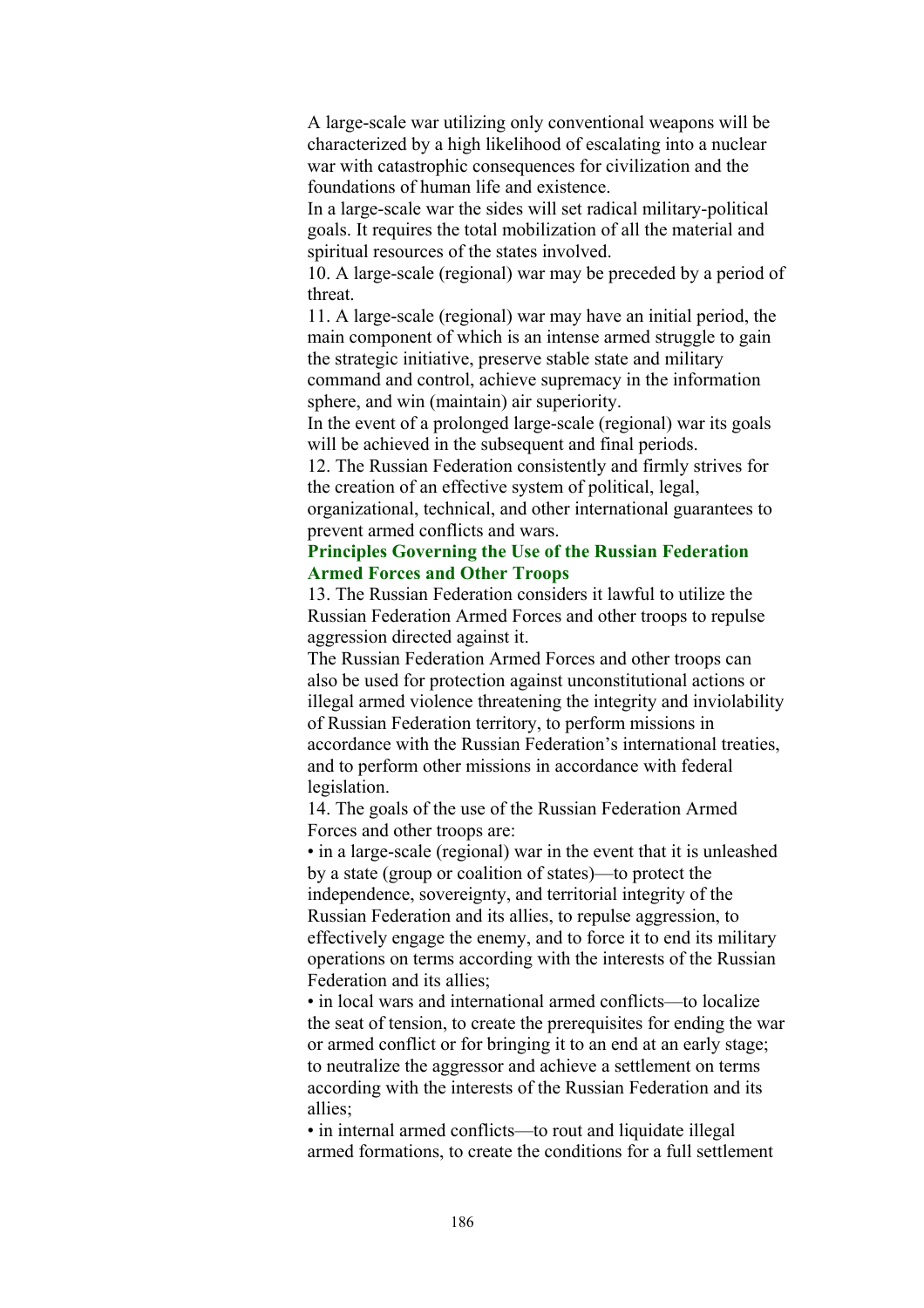of the conflict on the basis of the Russian Federation Constitution and federal legislation;

• in peacekeeping and peace restoration operations—to disengage the warring factions, to stabilize the situation, and to ensure the conditions for a just peace settlement.

15. The main ways of utilizing the Russian Federation Armed Forces and other troops are:

• strategic operations, operations, and combat operations—in large-scale and regional wars;

• operations and combat operations—in local wars and international armed conflicts;

• joint special operations—in internal armed conflicts;

• counterterrorist operations—in the fight against terrorism in accordance with federal legislation;

• peacekeeping operations.

16. The Russian Federation Armed Forces and other troops should be prepared to repulse aggression, effectively engage an aggressor, and conduct active operations (both defense and offensive) under any scenario for the unleashing and waging of wars and armed conflicts, under conditions of the massive use by the enemy of modern and advanced combat weapons, including weapons of mass destruction of all types.

At the same time, the Russian Federation Armed Forces must ensure the implementation of peacekeeping activities by the Russian Federation both independently and as part of international organizations.

17. The main missions of the Russian Federation Armed Forces and other troops are:

a) in safeguarding military security:

• the timely disclosure of a threatening development in the military-political situation or of preparations for an armed attack against the Russian Federation and (or) its allies;

• maintenance of the composition, condition, combat and mobilization readiness, and training of the strategic nuclear forces, and of the forces and assets ensuring their functioning and utilization, as well as of command and control systems, at a level guaranteeing a set level of damage for an aggressor under any circumstances; • maintenance of combat potential, combat and mobilization readiness, and preparation of peacetime general-purpose groups of troops (forces) at a level ensuring the repulsing of aggression on a local scale; • maintenance of arms and military (special) equipment

and reserves of material resources in readiness for combat use;

• carrying out of alert duty (combat service) by assigned (appointed) troops, forces, and resources;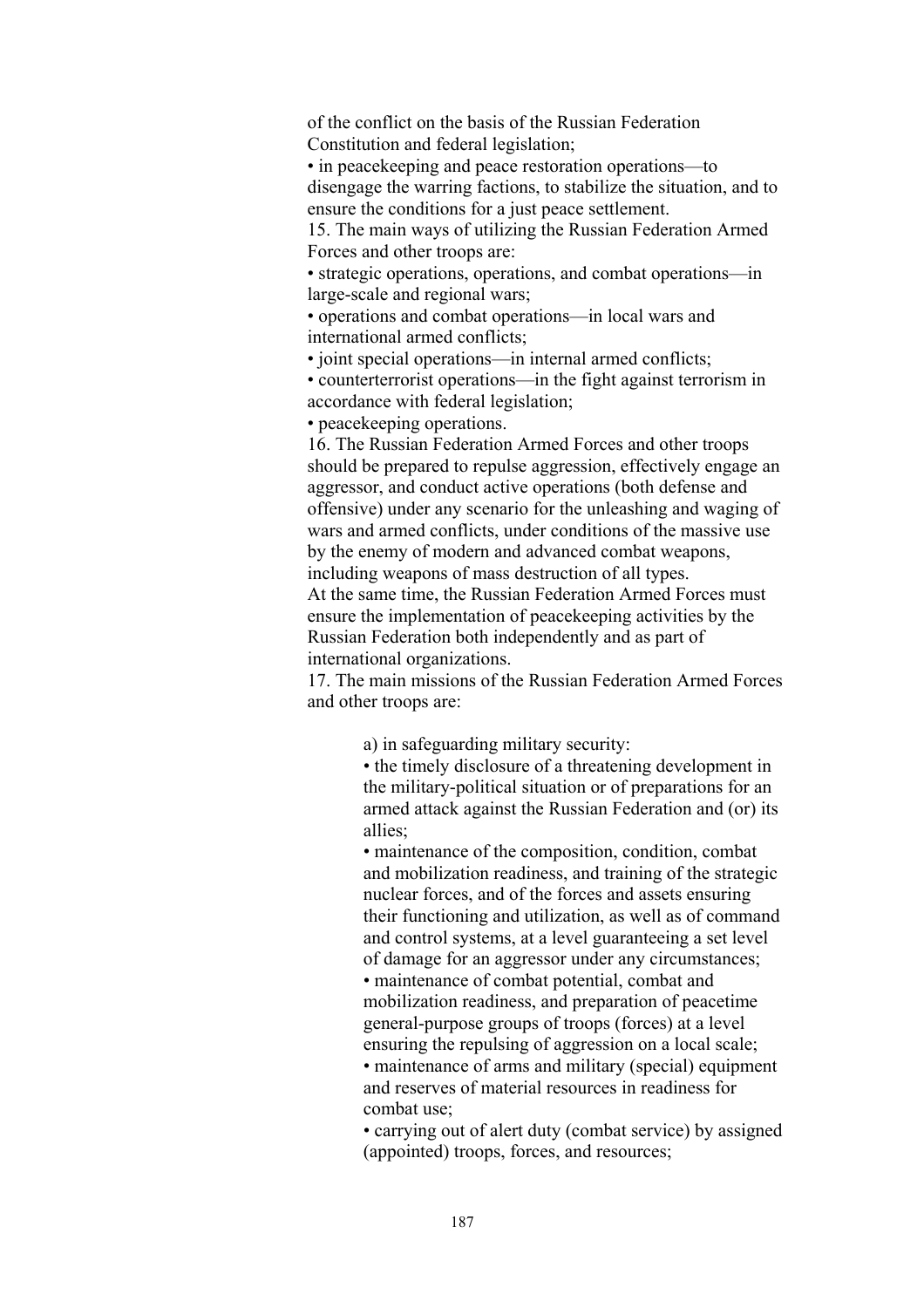• high-quality and complete fulfillment of plans and programs for operational, combat, and mobilization training and education of personnel of the troops (forces);

• maintenance of readiness for strategic deployment within the framework of state measures to put the country onto a wartime footing;

• protection and defense of the Russian Federation state border;

• development of the air defense of the Russian Federation as an integrated system based on centralized command and control of all air defense forces and resources;

• creation of the conditions for the security of economic activity and protection of the Russian Federation's national interests in the territorial seas, on the continental shelf, and in the exclusive economic zone of the Russian Federation as well as on the high seas;

• protection of important state facilities;

• prevention and termination of acts of sabotage and terrorism;

• prevention of ecological and other emergencies and elimination of their consequences;

• organization of civil and territorial defense;

• safeguarding of technical cover and restoration of means of communication [kommunikatsii];

• safeguarding of information security.

The performance of missions in defense of the Russian Federation's national interests on the high seas takes place in accordance with the Fundamentals of Russian Federation Policy in the Sphere of Naval Activity. All missions in safeguarding military security are carried out by the Russian Federation Armed Forces and other troops in coordination, in close collaboration, and in accordance with their functions as stipulated by federal legislation, [punctuation as published] b) in rebuffing an armed attack (aggression) on the Russian Federation and (or) its allies:

• partial or full strategic deployment;

• conduct of strategic operations, operations, and combat operations (including jointly with allied states) to rout the invaders and eliminate groups of troops (forces) that have been (are being) created by the aggressor in regions where they are based or concentrated and on communication routes;

• maintenance of readiness for utilization, and utilization (in cases envisaged by the Military Doctrine and in accordance with the stipulated procedure) of the nuclear deterrent potential;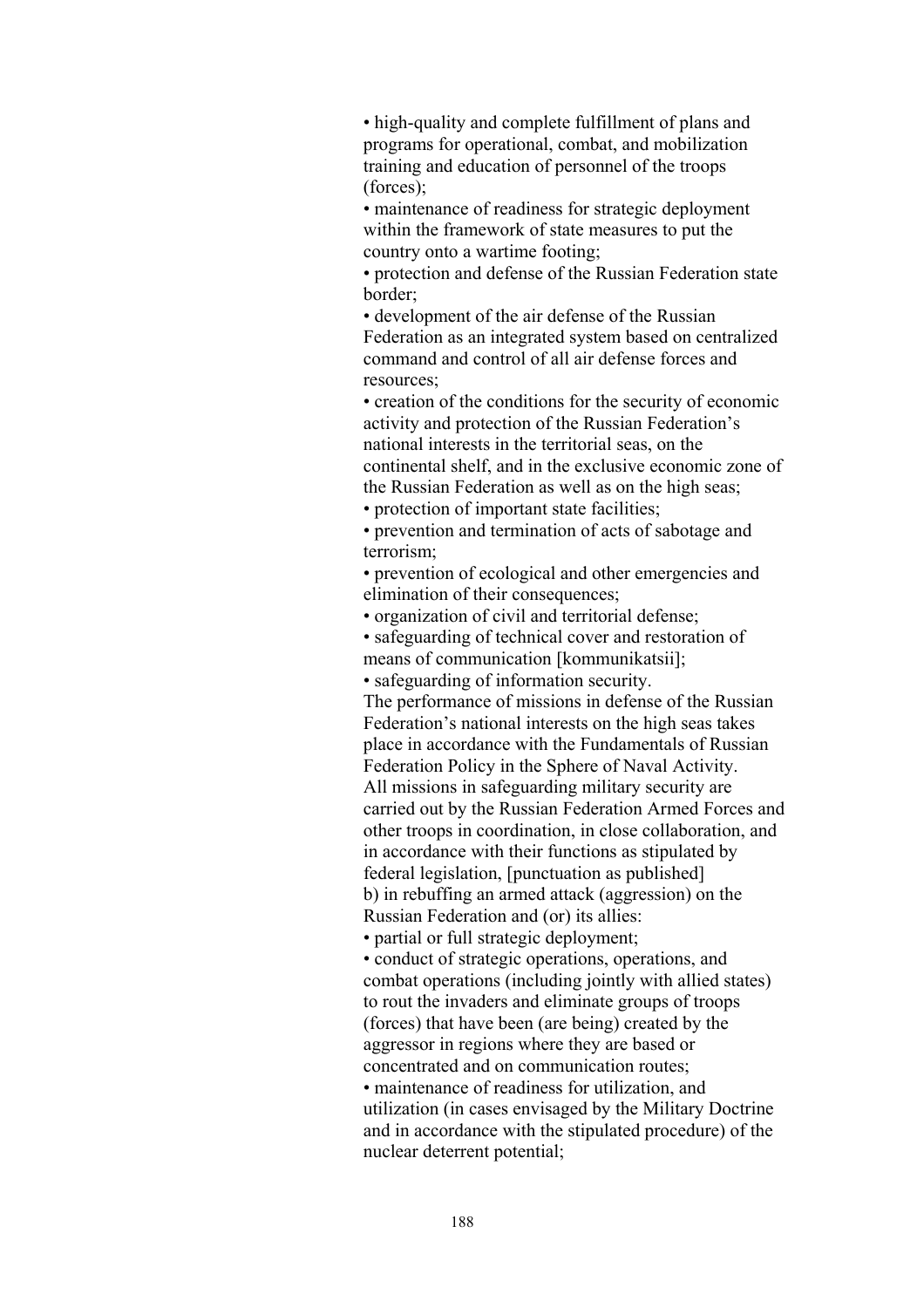• localization and neutralization of border armed conflicts;

• maintenance of the regime of martial law (state of emergency);

• protection of the population, economic facilities, and the infrastructure against the enemy's weapons;

• fulfillment of the Russian Federation's allied commitments in accordance with international treaties. The performance of missions in repulsing an armed attack (aggression) is organized and implemented in accordance with the Plan for Utilization of the Russian Federation Armed Forces, the Mobilization Plan of the Russian Federation Armed Forces, edicts of the Russian Federation president on military security issues, orders and directives of the supreme commander in chief of the Russian Federation Armed Forces, and other normative legal acts, plans, and directive documents;

c) in domestic armed conflicts:

• the routing and liquidation of illegal armed formations and bandit and terrorist groups and organizations and the destruction of their bases, training centers, depots, and communications;

• restoration of the rule of law, and of law and order;

• safeguarding of public security and stability;

• maintenance of the legal regime of a state of emergency in the conflict zone;

• localization and blockading of the conflict zone;

• termination of armed clashes and disengagement of the warring parties;

• confiscation of weapons from the population in the conflict zone;

• strengthening of protection of public order and security in regions adjacent to the conflict zone. The performance of missions in the prevention and termination of domestic armed conflicts, the localization and blockading of conflict zones, and the elimination of illegal armed formations, bands, and terrorist groups is entrusted to joint (multidepartmental) groups of troops (forces) created on an ad hoc basis and their organs of command and control;

d) in operations to maintain and restore peace:

• disengagement of the conflicting parties' armed groups;

• safeguarding of the conditions for the delivery of humanitarian aid to the civilian population and their evacuation from the conflict zone;

• blockading of the conflict zone with a view to ensuring the implementation of sanctions adopted by the international community;

• creation of the preconditions for a political settlement.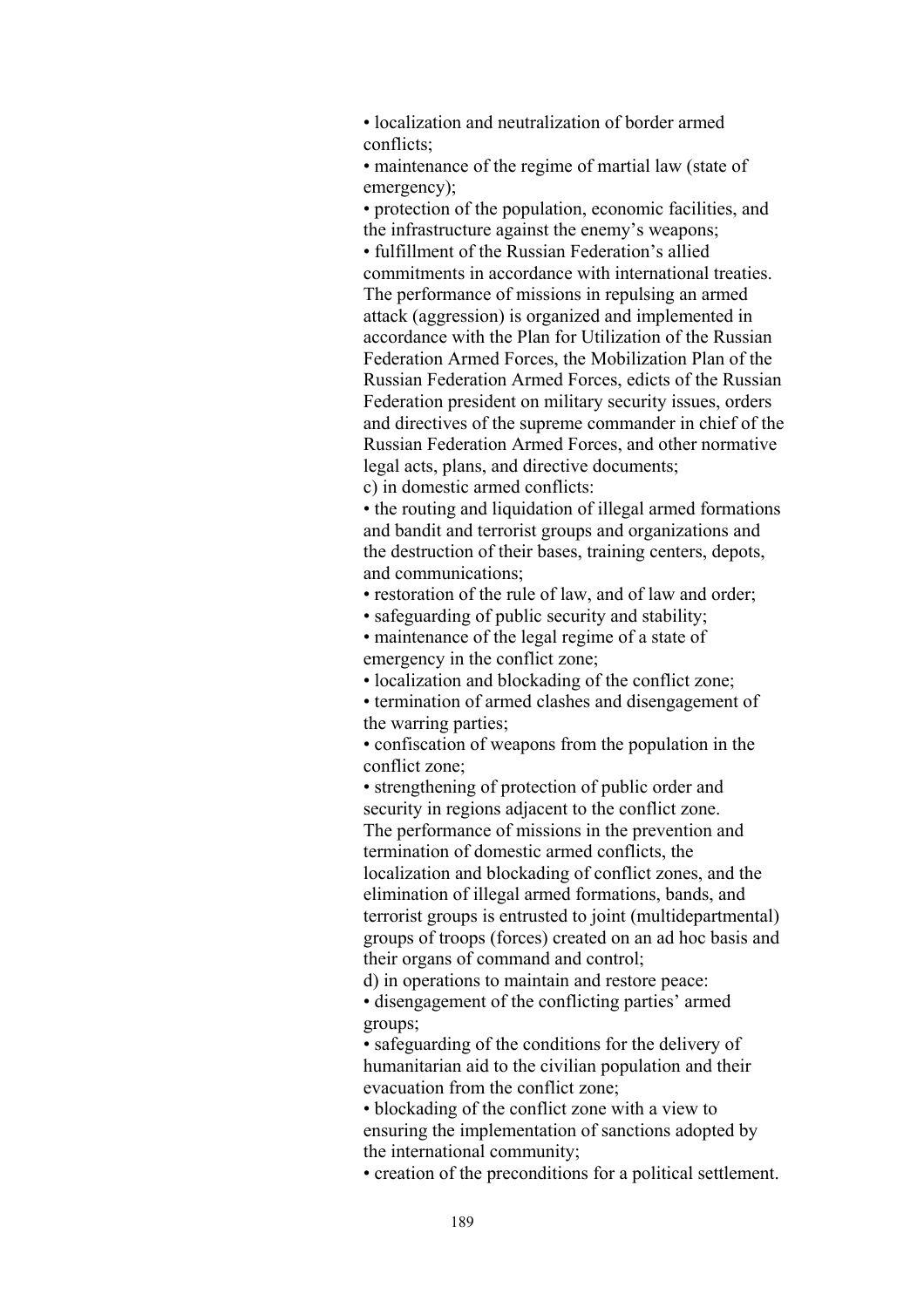The performance of missions in operations to maintain and restore peace is entrusted to the Russian Federation Armed Forces. In order to prepare for these missions, specially appointed combined units and troop units are identified. Alongside their preparation for utilization for their immediate purpose, they are trained according to a special program. The Russian Federation carries out rear and technical support, training, and preparation of Russian contingents, the planning of their utilization, and operational command and control in line with the standards and procedures of the United Nations, the OSCE, and the Commonwealth of Independent States [CIS].

18. Forces and resources of the Russian Federation Armed Forces and other troops may be enlisted to provide assistance to the organs of state power, organs of local self-government, and the population in eliminating the consequences of accidents, disasters, and natural disasters.

19. In order to perform the missions facing the Russian Federation Armed Forces and other troops, groups of troops (forces) are created on the territory of the Russian Federation taking into account:

• the degree of the potential military danger in specific strategic sectors;

• the nature of the Russian Federation's relations with contiguous states;

• the location of the Russian Federation's vitally important industrial regions and regions of strategic resources and specially important facilities;

• the potential for strategic deployment in the threatened sectors in conjunction with the lowest possible volume of transport movements, and also interregional maneuvering;

• the potential for the timely withdrawal of troops (forces) and material and technical reserves out of range of probable missile and air strikes;

• the conditions for the billeting and provision of essential services for troops and for resolving social and living problems;

• the presence and status of the mobilization deployment base;

• the sociopolitical situation in specific regions.

20. With a view to forming and maintaining stability and ensuring an appropriate response to the emergence of external threats at an early stage, limited contingents of the Russian Federation Armed Forces and other troops may be deployed in strategically important regions outside the territory of the Russian Federation, in the form of joint or national groups and individual bases (facilities).

The conditions for such deployment are defined by the appropriate international legal documents.

21. When mixed military formations of the CIS are created, they are manned by servicemen of the member states in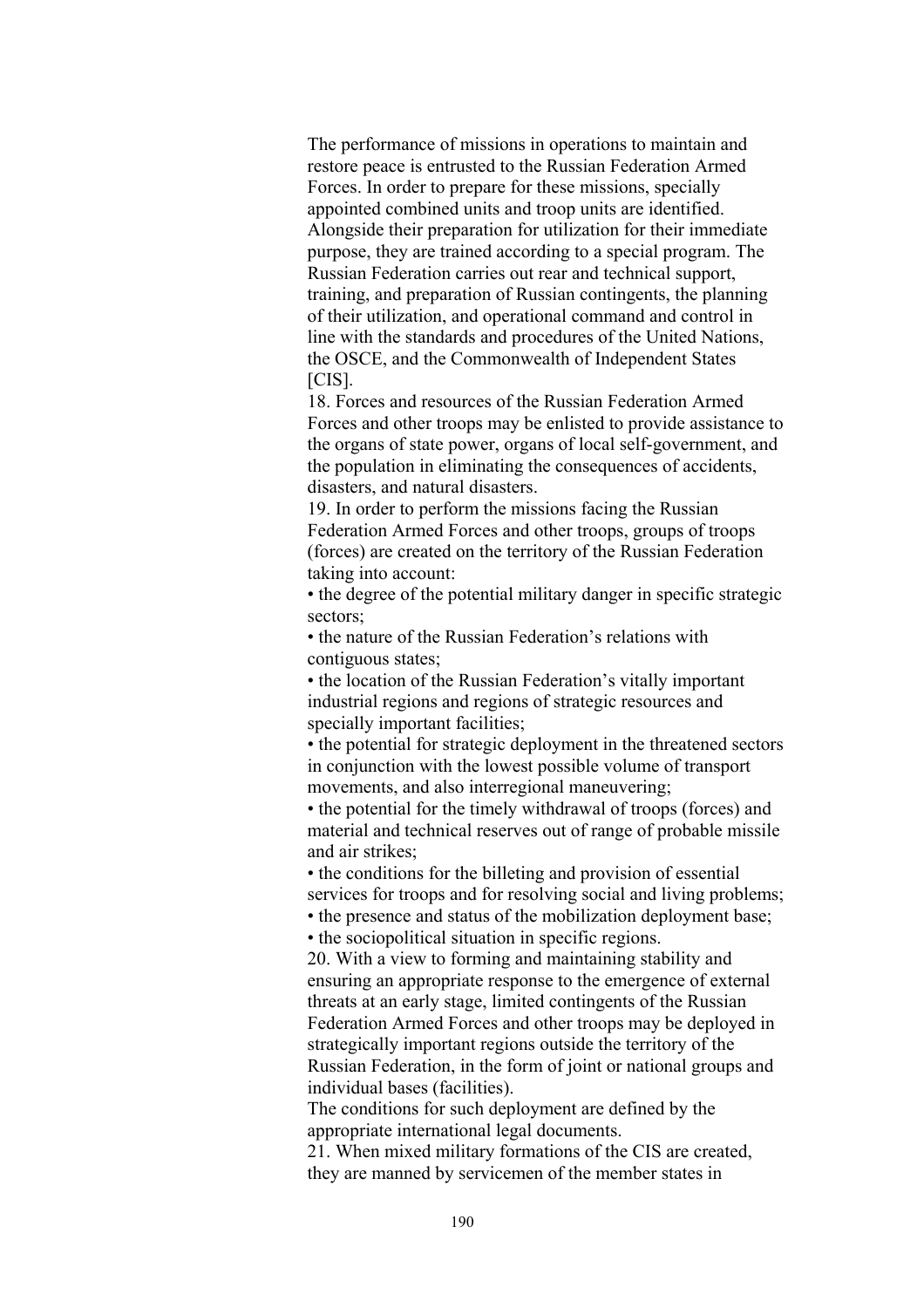accordance with their national legislation and the interstate agreements adopted. Servicemen who are citizens of the Russian Federation serve in such formations, as a rule, under contract.

Russian troop formations located on the territory of foreign states, irrespective of the conditions of deployment, form part of the Russian Federation Armed Forces and other troops and operate in accordance with the procedure there established, taking into account the requirements of the UN Charter, UN Security Council resolutions, and the Russian Federation's bilateral and multilateral treaties.

22. In order to create and develop the state's military infrastructure so as to support the strategic deployment of the Russian Federation Armed Forces and other troops and their pursuit of military operations, the operational equipping of the Russian Federation's territory with a view to defense is carried out under the leadership of the Russian Federation Government and on the basis of a federal state program.

23. The stockpiling and maintenance of reserves of material resources is organized by the Russian Federation Government in accordance with plans for the creation of state and mobilization reserves approved by the Russian Federation president.

The Russian Federation Armed Forces and other troops and organs of executive power, in accordance with federal legislation, carry out in peacetime the stockpiling, echelonment, disposition, and maintenance of reserves of material resources to support the mobilization deployment of troops (forces) and their conduct of combat operations in the initial period of a war (for certain types of material resources also for a longer period, based on the time scale for switching the economy of the country and its individual sectors and enterprises onto working according to the established plan), and the formation, preparation, regrouping, and utilization of strategic reserves. The planning of the stockpiling, echelonment, and disposition of operational reserves of material resources and their maintenance for other troops that are made operationally subordinate to the Russian Federation Defense Ministry during a special period are carried out by the said ministry. 24. The planning of citizens' preparation for military service, military registration, and registration of means of transport made available to the Russian Federation Armed Forces and other troops are carried out under the overall leadership of the Russian Federation Armed Forces General Staff. 25. In both peacetime and wartime, preparation of the country for territorial and civil defense is carried out and a range of measures are implemented to ensure the stable functioning of economic facilities, transportation, and communications and ensure readiness for emergency rescue and other work in stricken [contaminated] areas [*ochagi porazheniya*] and zones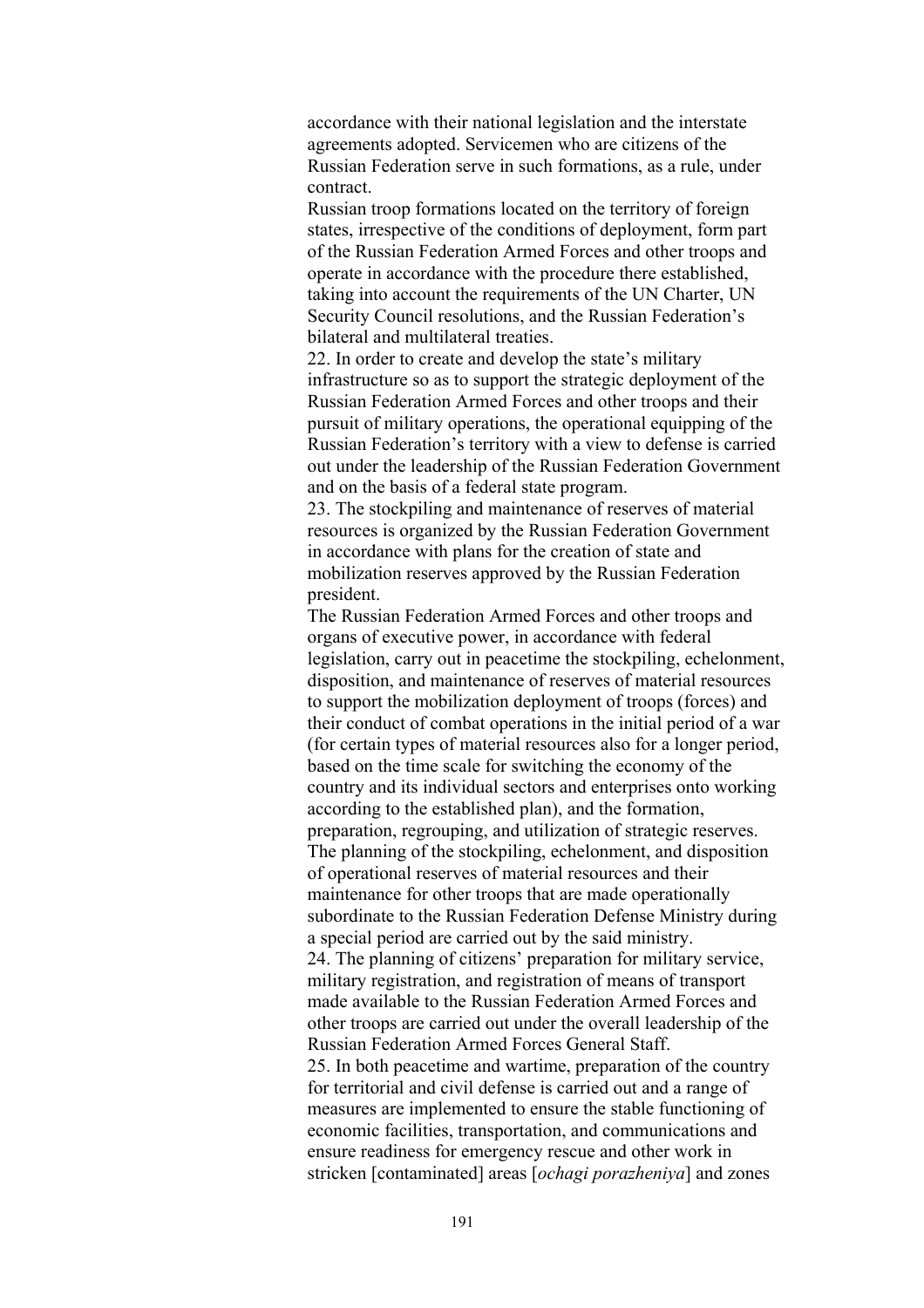of accidents, disasters, and natural disasters.

#### **III. Military-Economic Principles**

#### **Military-Economic Provision for Military Security**

1. The main aim of military-economic provision is to meet the needs of the state's military organization for financial and material resources.

2. The main missions of military-economic provision are: • to ensure timely and full financial provision for the missions being performed by the state's military organization;

• to optimize expenditure of the material resources and funds channeled into safeguarding military security, and to enhance the efficiency of their use on the basis of the interlinked and coordinated reform of all components of the states' [as published] military organization;

• to develop the scientific, technical, technological, and production base of the country of the Russian Federation Armed Forces and other troops, and of the military infrastructure in the interest of safeguarding military security;

• to ensure legal protection for the intellectual property contained in military products and in the techniques used to develop and produce them;

• to integrate the civil and military sectors of the country's economy and to coordinate the state's military-economic activity in the interest of safeguarding military security; • to create the state's infrastructure taking account of the performance of missions to safeguard military security; • to enhance the level of social provision for servicemen and civilian personnel of the Russian Federation Armed Forces and other troops, as well as citizens working in the defense-industry complex;

• to ensure the functioning of and improve systems of mobilization readiness and mobilization preparation of the country's economy and population;

• to build up and maintain stockpiles of material resources;

• to implement mutually advantageous international military (military-political) and military-technical cooperation;

• to implement the Russian Federation's international treaties in the military-economic sphere.

3. The priority missions of military-economic provision are: to ensure timely and full (within the limits of the state's existing financial resources) financial provision for plans for the organizational development, development, and combat and mobilization training of the Russian Federation Armed Forces and other troops, and of the requirements for all components of the state's military organization;

• to ensure economic and financial provision for upgrading strategic and conventional arms and military and specialized equipment;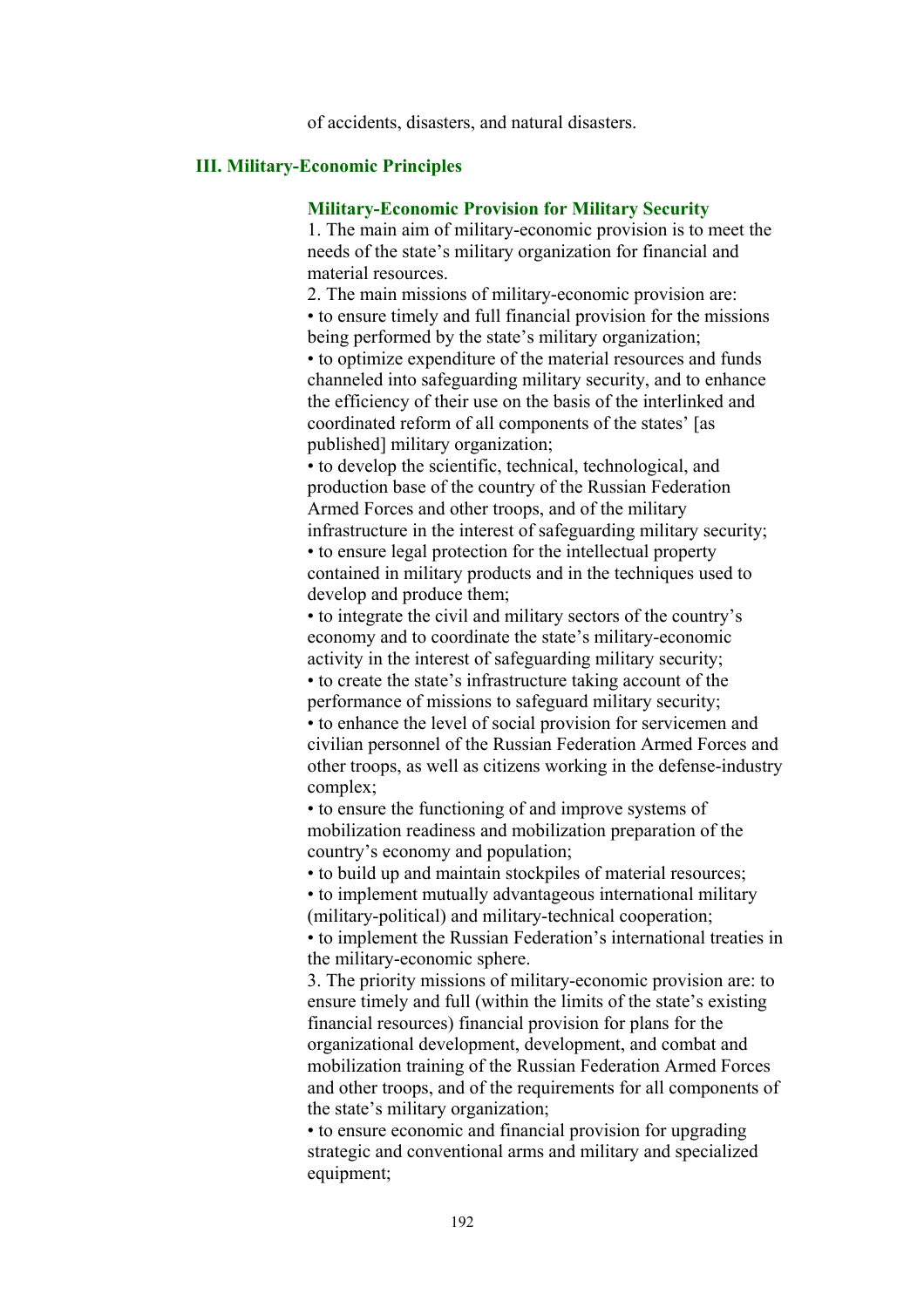• to create the economic and financial conditions for the development and production of highly efficient standardized command and control of troops and control of weapon assets, communications, intelligence-gathering, strategic-early warning, and electronic warfare systems, and precision mobile non-nuclear weapons and the information support systems for them;

• to enhance living standards and implement the social guarantees laid down by federal legislation for servicemen and their family members;

4. The main principles of military-economic provision are: • to bring the level of financial and material provision for the state's military organization into line with the requirements of military security and the state's resource potential;

• to focus financial, material, technical, and intellectual resources on resolving the key tasks of safeguarding military security;

• to provide state support for enterprises (production facilities) and institutions (organizations) determining the military-technical and technological stability of the

defense-industry complex, factory-town enterprises, and closed administrative territorial entities;

• to ensure scientific, technical, technological, information, and resource independence in the development and production of the main types of military output.

5. The basic guidelines for the mobilization preparation of the economy are: the preparation of an economic management system to ensure stable functioning during the period of transition to work under martial law conditions and during wartime;

• the creation, improvement, and effective functioning of a system of mobilization preparation for organs of state power, as well as organizations and enterprises with mobilization missions;

• the optimization and development of the requisite mobilization capacity and facilities;

• the creation, accumulation, preservation, and renewal of stockpiles of material resources in mobilization and state reserves;

• the creation and preservation of fallback stocks of design and technical documentation for wartime;

• the preservation and development of the economic facilities required for the stable functioning of the economy and the population's survival during wartime;

• the preparation of the financial, credit, and tax systems and the money-supply system for a special system of functioning under martial law conditions;

• the development and improvement of the normative-legal base for mobilization preparation and the transition of the Russian Federation economy, Russian Federation components,